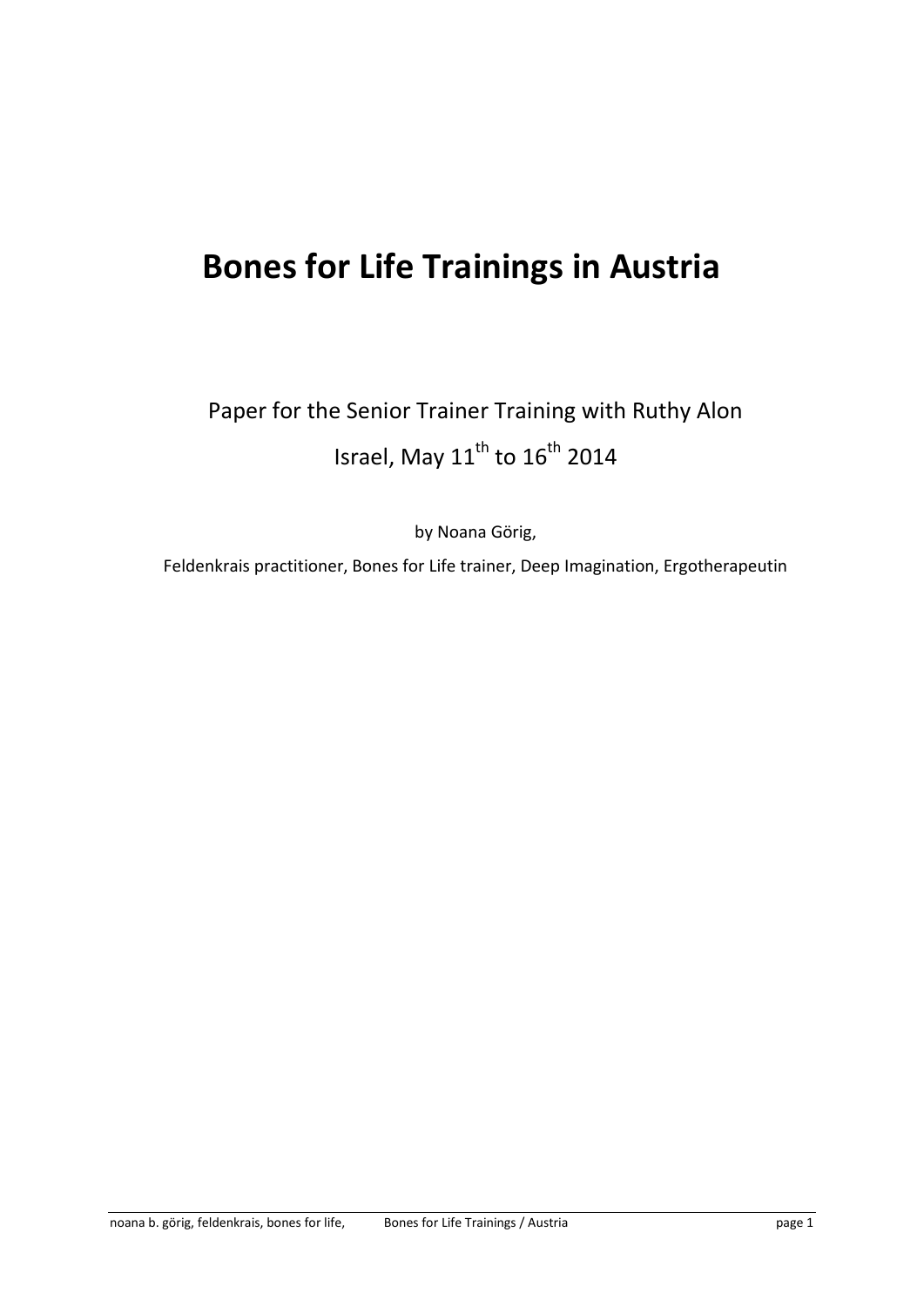# **Contents**:

Introduction

- 1. Situation in Austria:
- 2. Trainings in Austria

Trainings with Ruthy Alon Vienna 1 with Noana Görig Vienna 2 with Noana Görig, Andrea Hochegger, Walter Hasek Graz 1 with Andrea Hochegger, Walter Hasek, Noana Görig Bregenz with Christiane und Georg Feuerstein

- 3. New Ways for a profound Training
- 4.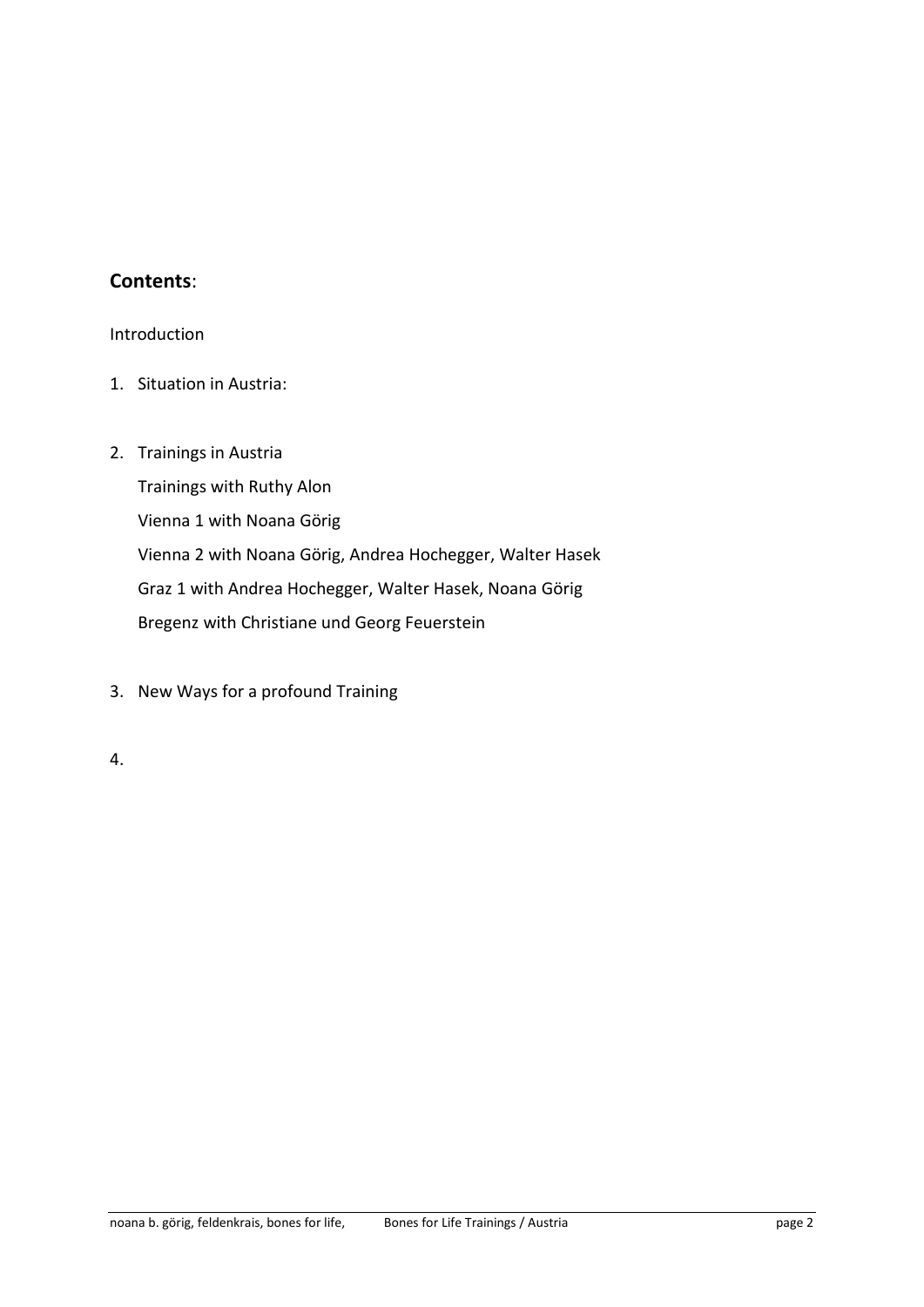Introduction:

Just by chance I got to know from a colleague that there will be a very interesting training with Ruthy Alon in Vienna, called "Bones for Life".

I signed in and immediately from the first day Bones for Life attracted me and still does.

I stayed in Africa for one year 1975/76 as a fresh trained Ergotherapeutin / Occupational Therapist and several times in India (2003-2010) where I could see myself the women carrying loads on their heads –their elegance in movement, their wonderful posture I appreciated a lot.

But at that time, 1975, I did not yet think about what it demands to be able to carry loads on the head and what the effect and consequences for the health of the locomotor- and musculoskeletal system would be - of course for psychical health and the quality of life . When I visited India, 5 times since 2003, I already could see this "carrying loads" on the head with other eyes, trained from my experience as a Feldenkrais- and BFL practitioner and Ergotherapeutin/Occupational therapist (specialised in Neurology and children).

The fact that my daughter studied Classical Indian Dance gave me 2007 the chance to teach Bones for Life/ Feldenkrais in an accredited international Institute for Classical Indian Dance in Chennai.

I gave a power point presentation, classes and workshops to the students and their teachers and to people from outside.

The dancers and dance students often have problems and pains in their back and knees generated from their dance posture, the stomping with the feet in their dance and the lack how to organize specially the lumbar region for this physical challenge..

At the end of this paper I will attach a short report of my work in India/Kalakshetra.

Immediately after the first Basic segment started to integrate BFL in the Ergotherapie - in one to one sessions - and in my Feldenkrais groups.

In the groups I experimented with separate Feldenkrais- and BFL groups, with splitting in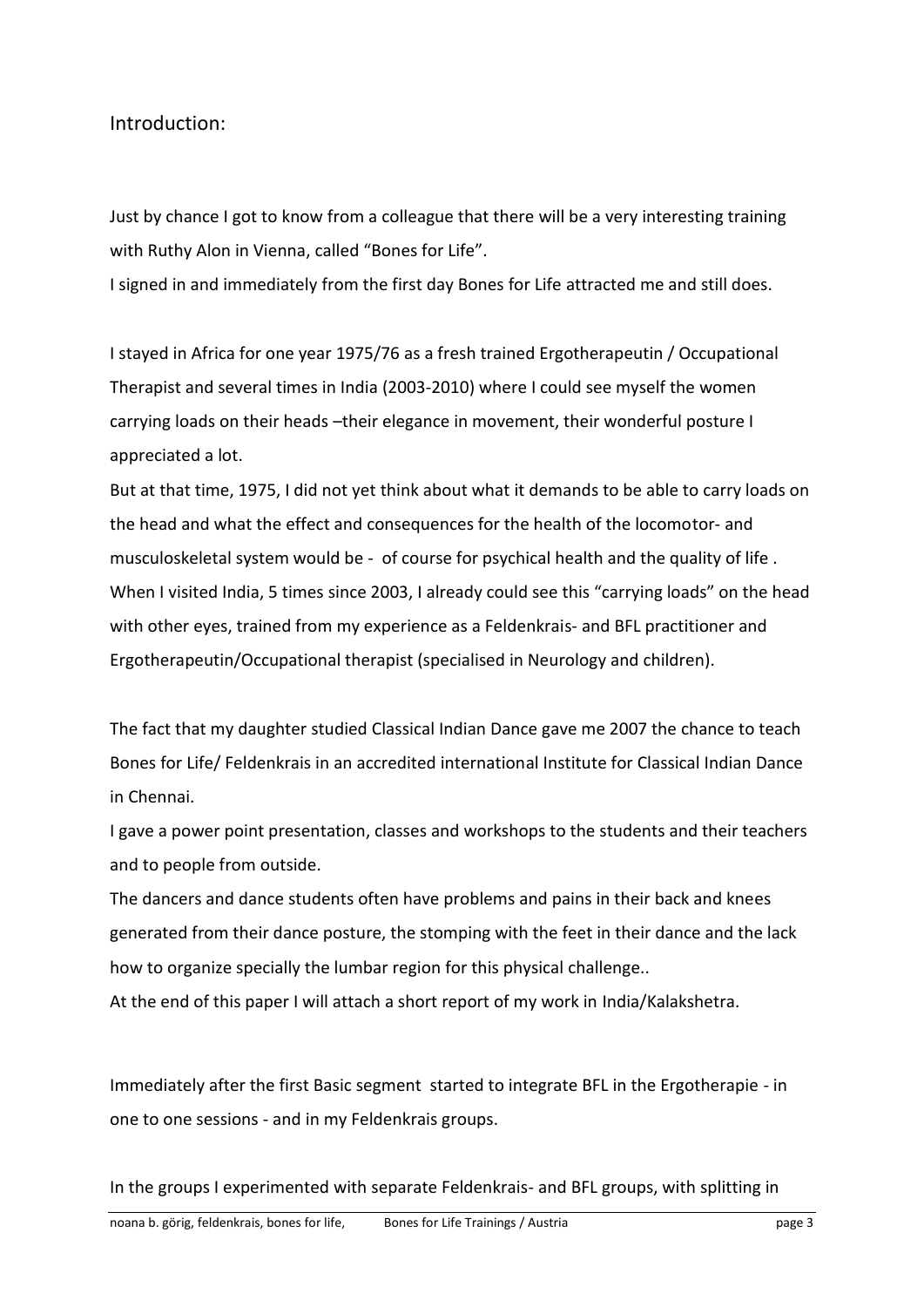alternating Feldenkrais and BFL always to the same topic; periods of 5 units with classical Feldenkrais, 5 units BFL to the same theme, deciding freely what would be the best at the moment. I always declare what concept I am working with to raise the awareness for "Bones for Life" into the mind of the people.

In one day or weekend workshops there are always the approaches from both concepts to the same topic.

I tried to interest Doctors, specialised for osteoporosis with little resonance. They often have their own concepts and are not interested in something new.

I love to do BFL in one-to-one therapy sessions with children (from 5 and 14 years old) with perception and concentration problems and physical (hemiplegic) and mental handicaps (physically and mentally retarded).

The BFL processes give a clear frame that helps to concentrate, explore and discover. I work from 5 minutes to 45 minutes. I experienced that children feel very clear or learn very quick to feel the body and differentiate the movements they are doing. Sometime it´s "hard work" for them mainly when the concentration is poor but when they feel the benefit they are interested and cooperate.

With children one has to change the structure of the processes and adapt it quickly to what the child shows, is able to cooperate and want.

(maybe I should have written the paper about this work with so many years of experience with children)

I had the chance to give BFL workshops and seminaries in Institution for advanced learning in the General hospital in Vienna, Academy for Midwifes, for Ergo- and Physiotherapists in Geriatric Institutions , teachers in primary and secondary schools

All this trials and chances to implement Bones for Life in Austria was motivation for me to becoming a trainer and promote Bones for Life, giving to as many people as possible an effective tool to handle osteoporosis and most of all to improve posture, movement, learning and being reconnected to the inner wisdom and a way to develop a respectful and loving attitude to themselves.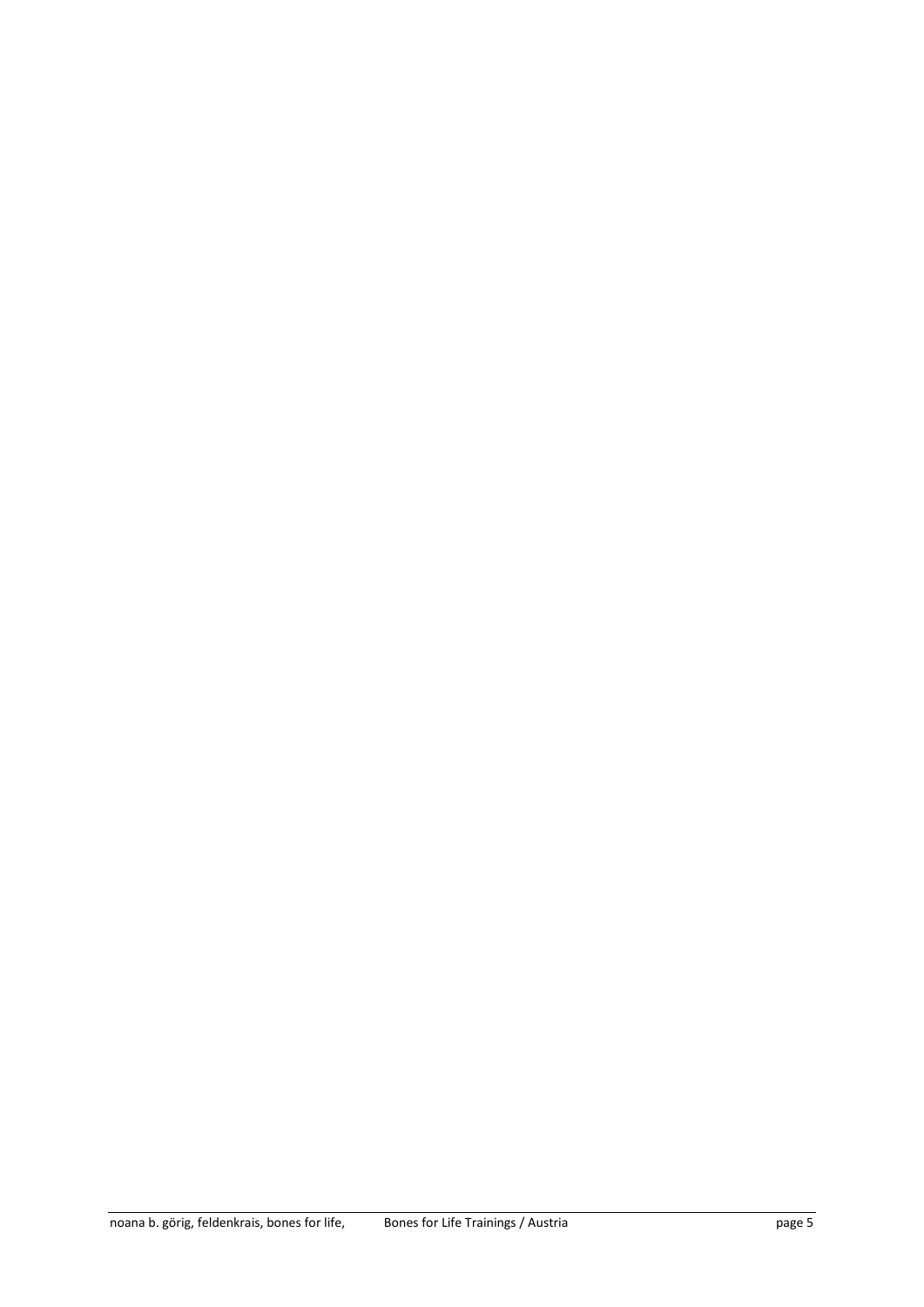## 1. **Situation in Austria**

To become a BFL teacher is open for everyone not only Feldenkrais practitioners or people with an education in therapy, sports or body work.

It is the aim to give people a satisfying and challenging new profession, to develop ones personality and potential.

Bones for Life started in 2003 with the first training with Ruthy Alon

# **2. Trainings in Austria**

2.1. Bones for Life Trainings with Ruthy Alon from 2002 to2008 including the trainers training 2008:

There are about 64 people who took part in Bones for Life trainings, 13 finished to become teachers and 10 became trainers educated by Ruthy. Most of them are Feldenkrais practitioners. Many integrate the Bones for Life in their Feldenkrais work. There are few Bones for Life courses.

2.2. There were 2 trainings in Vienna, 2009-2010 with Noana Görig and and 2011-2012 with Noana Görig and two guest trainers, Andrea Hochegger and Walter Hasek. In these trainings were only 1 Feldenkraispractitioner, some with Feldenkrais or Bones for Life experience, most without experience in somatic learning or even body work. From these trainings 7students graduated as teachers,

A new, extended training started in Graz this year with Andrea Hochegger and Walter Hasek

There were trainings in Bregenz/West of Austria with Christiane and Georg Feuerstein. They are connected to the German Bones for Life centre.

Unfortunately there is little communication within the trainers, the teachers and the BFL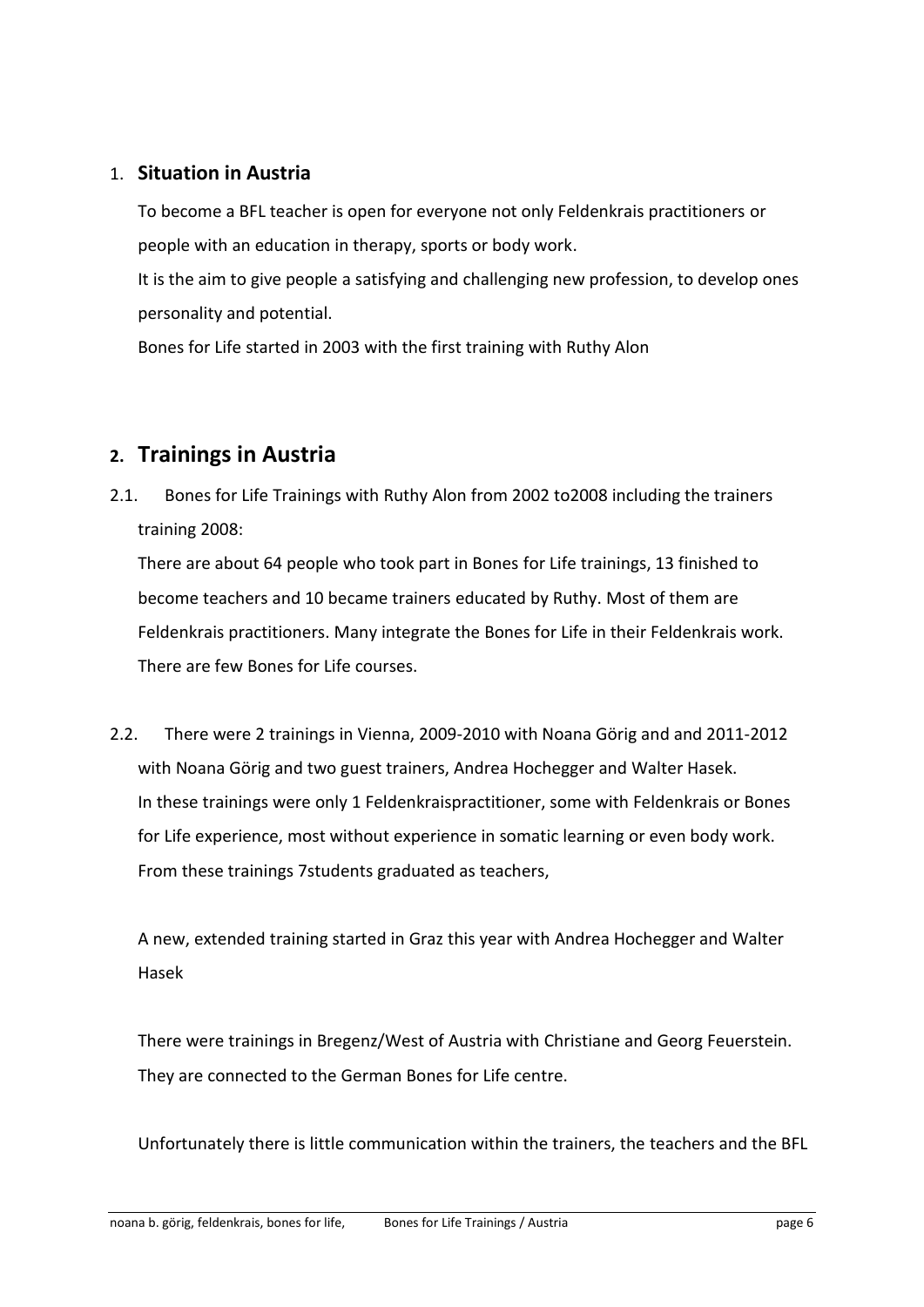centre in Austria.

#### 2.3. **Vienna 1 from August 2009 –August 2010**

One weekend per month, once 5 days Trainer: Noana B. Görig Praxis inbeWEGung, Liesinger Flurgasse 15, 1230 Vienna

8 Students at the beginning

5 at Advanced and Didactic

Graduates: 2 Students

#### Structure:

3 Basic Segments, each 3 days,

3 Advances Segments, each 3 days,

Didactic, 5 days,

Information Workshop for teachers: 3 days,

Devices:

Manuals in German, at the end of the Basic segments

Audios: the 90 processes from the Manuals, recorded from the Manuals by Noana

the students should have the original for learning

#### Assistence:

One of the graduates started teaching right after the training and was supervised by Noana Görig.

the second graduate started teaching short after the training, only a couple of units. She started a new course at the end of 2013

Mentoring:

CD with 10 processes for the people who attend a course, "produced" by Daniela Fabich and Christa Müller Klopf, who graduated in the training.

Daniela Fabich helped a lot to develop the BFL Centre /Austria and the Austrian BFL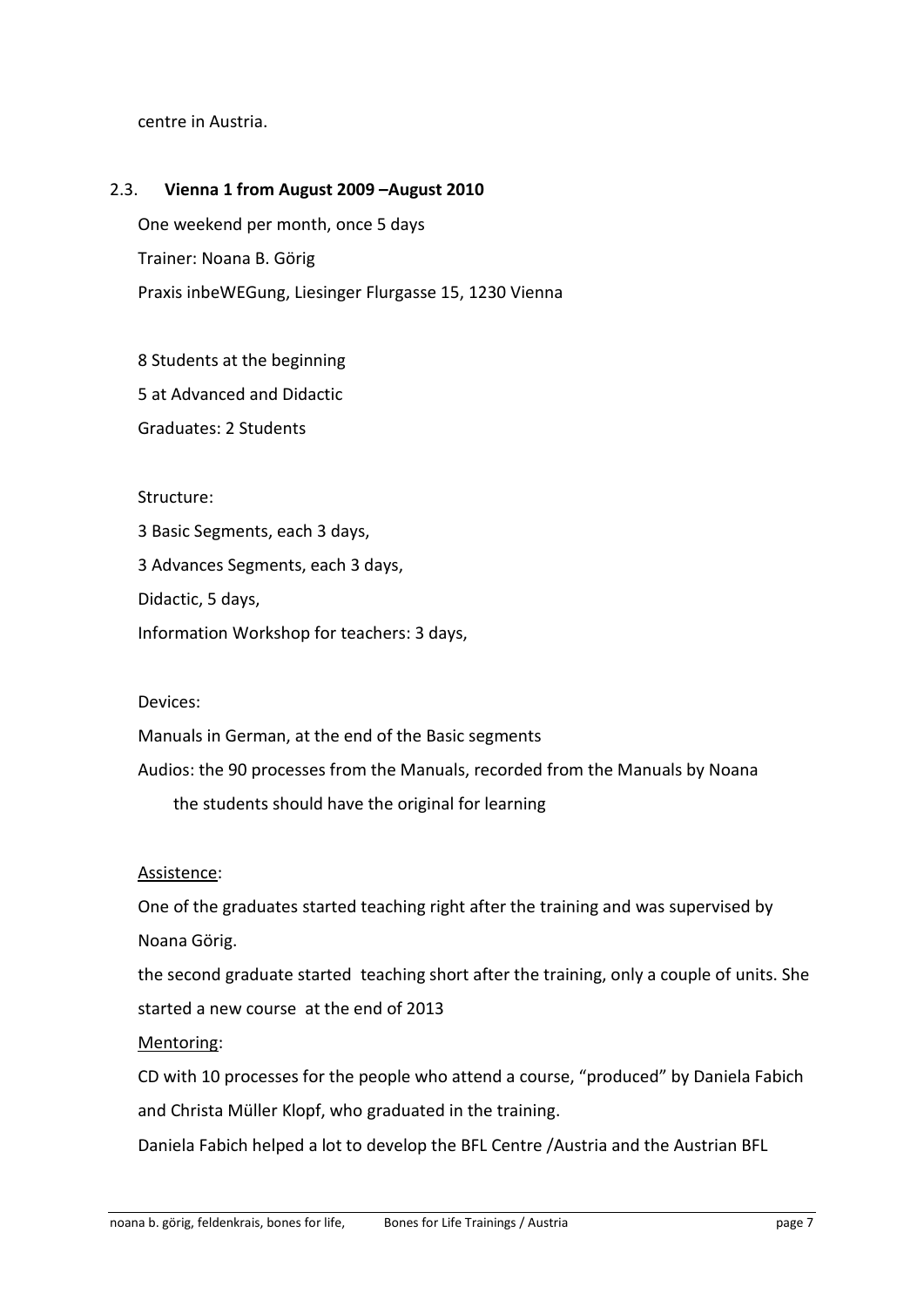homepage.

#### 2.3.1. Students background and motivation to do the training

1 Student: Occupational Therapist, in the middle of the Feldenkrais Training, she knew me from a lecture in the clinic and was motivated from the advertisement in the Austrian journal for Ergotherapie

2 Students: Occupational Therapists, experience in Feldenkrais from courses they attended. one stopped after the first segment, the other one wanted to do only the Basic, they came from an advertisement in the Austrian journal for Ergotherapie 1 Student, my daughter studying Sports and Mathematic, she finished until Didactic, she did it for her own interest. She was very open and learned a lot about her posture and movements. She was very alert and gave clear feedback. 1 Physiotherapist and Art therapist, with experience in different physiotherapy concepts. She came from an advertisement from the Austrian journal of Physiotherapist.

2 Students without any experience in body work, sports or therapy, private contacts, one came from a course I held in her place, she was convinced because she experienced help for her hip. She is now a very engaged Bones for Life teacher working in physiotherapist praxis.

Both are working engaged as Bones for life teachers.

1 Student about 80 years, interested to upgrade her quality of movement, did it for herself only and came from a lecture I held.

## 2.3.2. Experience in the Basic Segments

According to my own training I taught the first Basic segment in three days each, hoping to be able to teach all 30 processes in these 9 days and trusting that the students will take their time when studying the processes at home with the help of the Audio recording from all 90 processes I recorded.

I also tried to teach the whole process with all variations and did not give enough time for feeling and exploring.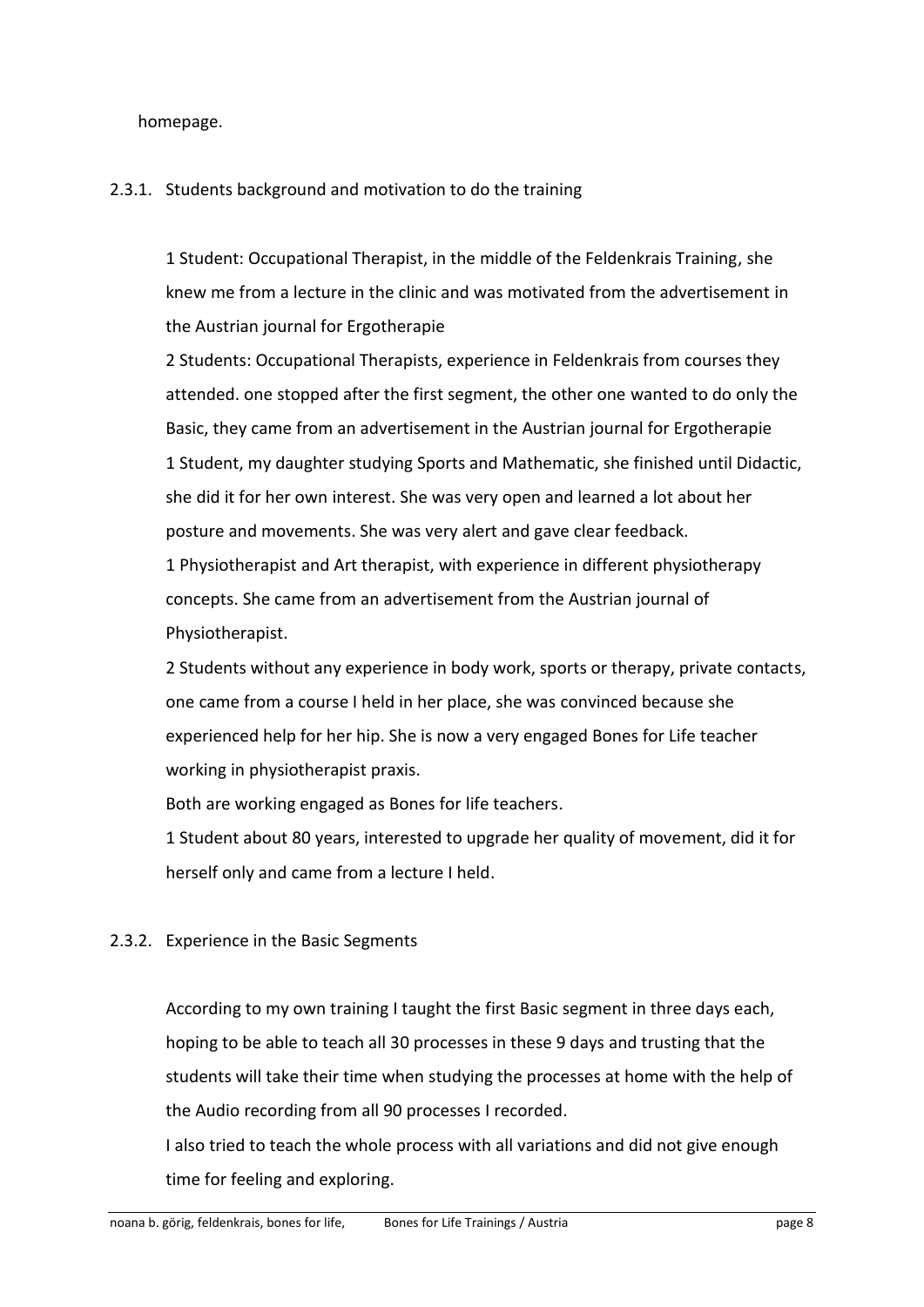After the first segment it was clear that that is not possible when there are students without little or any experience in the Feldenkrais Method or body works.

It was too much at a time, difficult to follow this very new concept, difficult to experience easiness when being occupied with so small and new movements. It was confusing, how to cope with occurring pain, boundaries and habits of ambition, quantifying, what´s right and wrong, perfectionism etc.

And also for me it was a big challenge to cope with my commitment to give the student the maximum and my duty to lead them how to handle their own problems in the movements, pains, ambition, perfectionism – all the traditional habits and conditioning of our society - so that they will be able to become aware of the habits and problems of their later clients and guide them in somatic learning.

In the following two Basic segments I abandoned my ambition to teach all intended processes and took time for what was needed.

It was good to have such a little group only. So I had the chance to get to know each of them with their themes, to answer questions, to be responsive to all the difficulties they had and to find individual solutions – which is my special concern: that the students experience it themselves, to be accepted and being seen, to get individual support and so learn that for their later groups.

The physiotherapist and the old lady were special challenges for me and the group. The physiotherapist was not able to do any slow movement at all – she also was educated in a very dynamic concept that she was convinced of and primarily followed (my interpretation)– and the greater challenge: all reactions and effects of the processes were 100% diametrically to the group and to the expected reactions. It took a lot of time for discussion, exploring her movement, and big acceptance of her reactions being so different. For me it was a sensitive balancing hers and the group needs of attention. When I gave her an FI I had the feeling her skeleton is not connected at all. That gave me an understanding of her "restless" moving, her seeking for input to be able to feel her.

At the end of the training she thanked for being accepted as she is and not being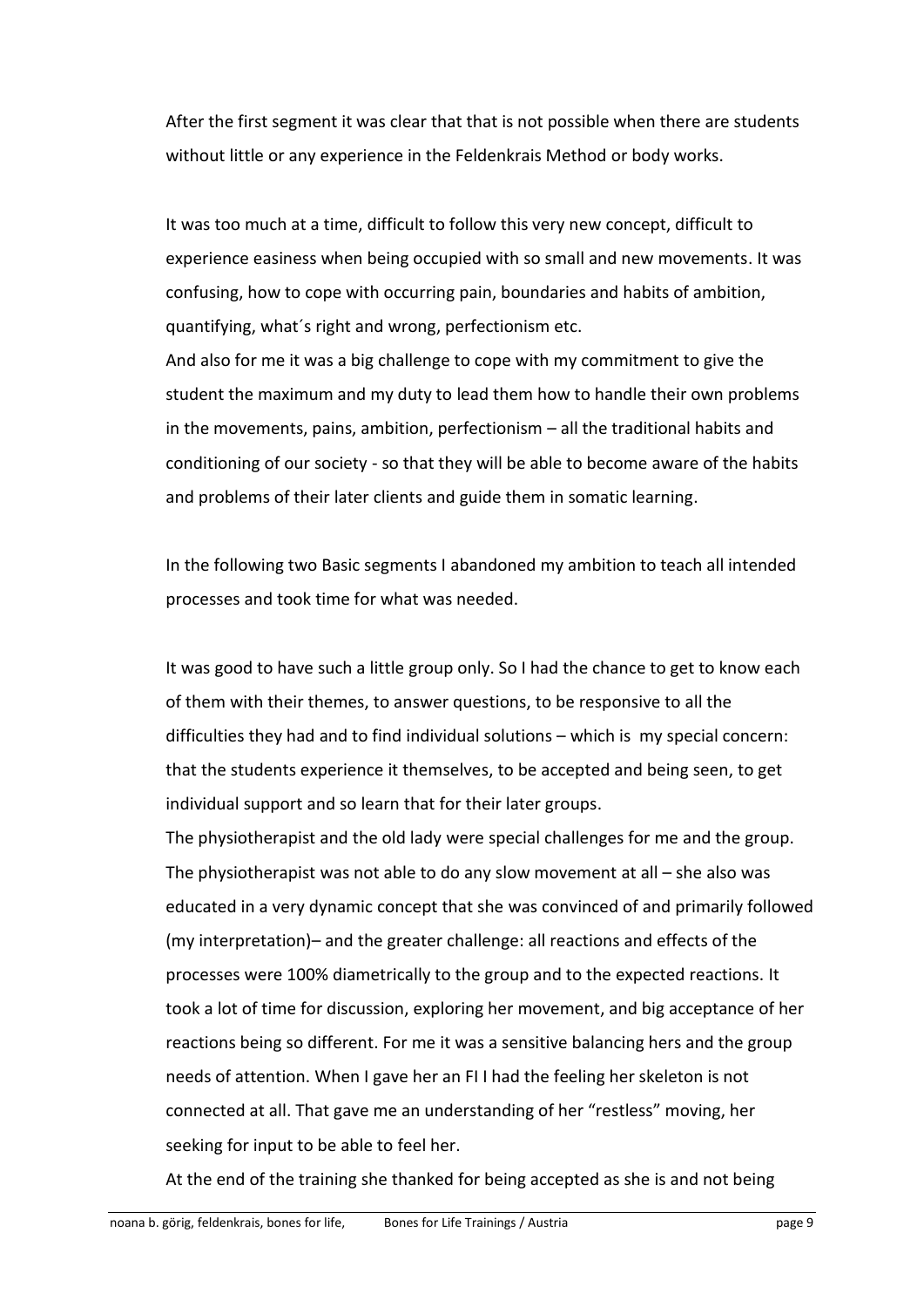corrected by anyone.

The old lady often wanted to correct the concept of BFL out of her knowledge from former trainings.

## 2.3.3. Conclusion:

It was a very challenging and joyful experience. I realised that 9 days for the Basic segments are too short. I want to give everyone the experience of exploring movement, play with it, find different ways, to deal and cope with difficulties curiously and with pleasure and to get a deep understanding of this special way of somatic learning from inside oneself.

## 2.3.4. Experience in the Advanced Segments

My ambition was to impact a deeper understanding of the processes and the range of movements within people.

I wanted to demonstrate how to deal with and how to lead the group when I see that people understand my words different or don´t understand what to do, when they are stuck in an idea or movement, or the body is not yet able to follow the instruction. They should learn to see what happens, to be encouraged to support when there are difficulties or pains, realise when people work strained.......

Each student had to choose one process she liked very much and one she didn't like or didn't understand at all.

These processes we repeated, discussed, looked for variations and support. I guided the student through her/his particular processes and the others watched how she organised her movements

It is a tightrope walk – to show the students what I see or suppose to identify and not communicate that the client is "wrong", moving badly or correct from outside – but using the special way and language of the Feldenkrais method

This is such a fine and particular tool that is not learned automatically in such a short time. It demands a focus on it and a purposive training to work with questions, proposals, comparison with one self, value-free instead of correcting and telling what

is "right.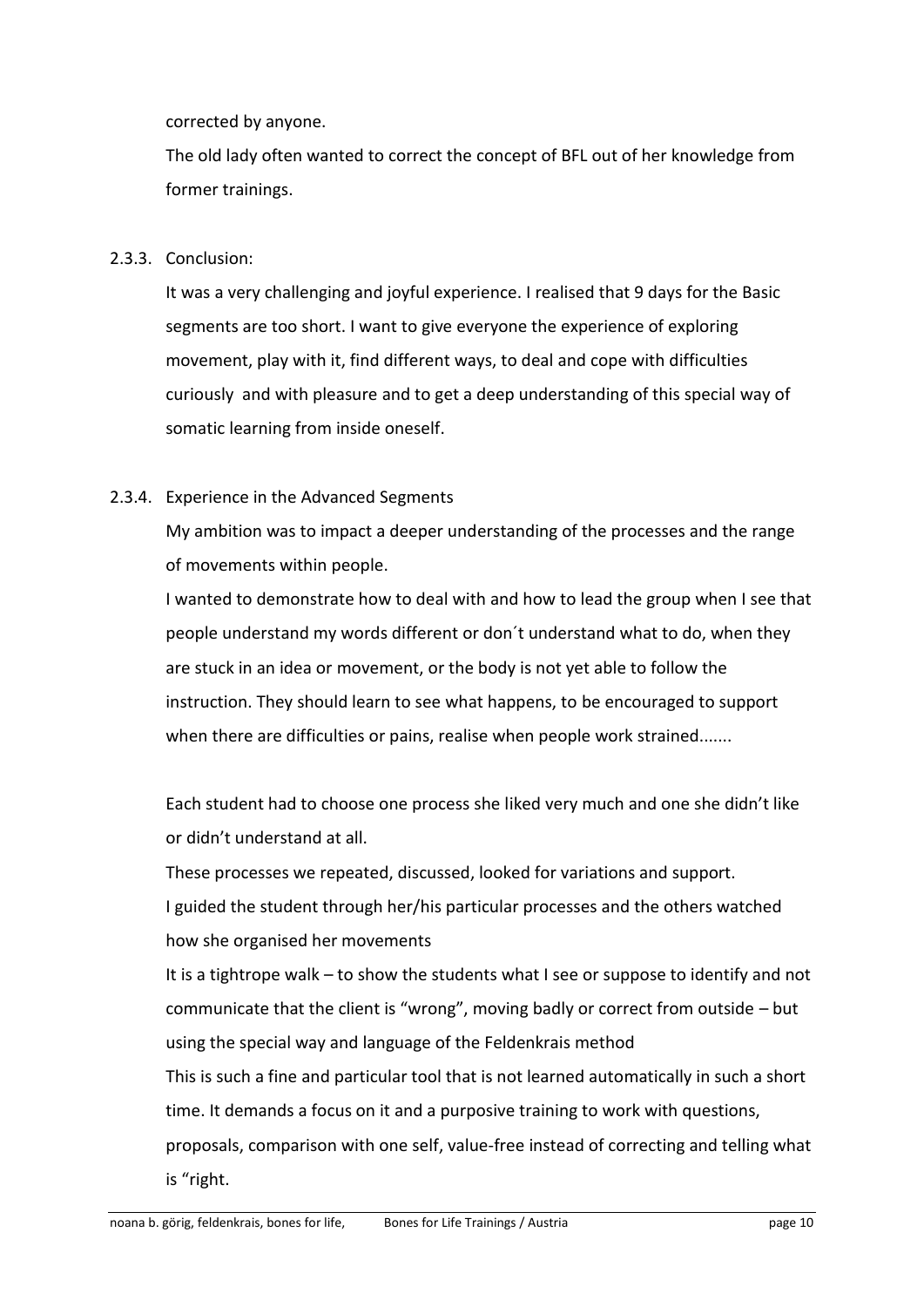It demands courage to give the whole group the individual variations ("wrong movements") of one participant, to leave the instruction of the manual, to allow oneself as teacher not to finish the whole process and stay with what is requested in the moment, to adapt to the needs and understanding of the participants. It demands patience to let the client go her/his own way and learn in her/his own time and the insight that what is right for me/my body is not necessarily right for somebody else. Even this is a long process of self-learning. But this is also the big chance and challenge to learn. I realised that is so new to students without Feldenkrais experience because we are

so addicted to a judgemental and dualistic perception and views of life.

And again it is the short time of this education/training that I felt it demands a focus on this.

In this work, in my groups, FI´s and trainings I started to understand what it means to meet somebody on that point where she/he is right now. And I also wanted to give this all to the students.

The language was big topic in didactics.

When I see the guidance through my words don't help someone anymore I as a therapist and Feldenkrais practitioner can help with my hands. But without the certificate for being a therapist or masseur from law it is not allowed to work hands on.

This is an important information to tell the students and to take care not to use this option while teaching, only because I am familiar with it. That makes the teaching even more sophisticated.

# 2.3.5. Experience in Didactic:

5 day for relating the competences and analysing the processes were too long in such a small group. So I added topics:

how to use language in the processes,

the importance of feedback for the participants and the teacher and how to deal with feedback, when it is critical, about pains, frustration;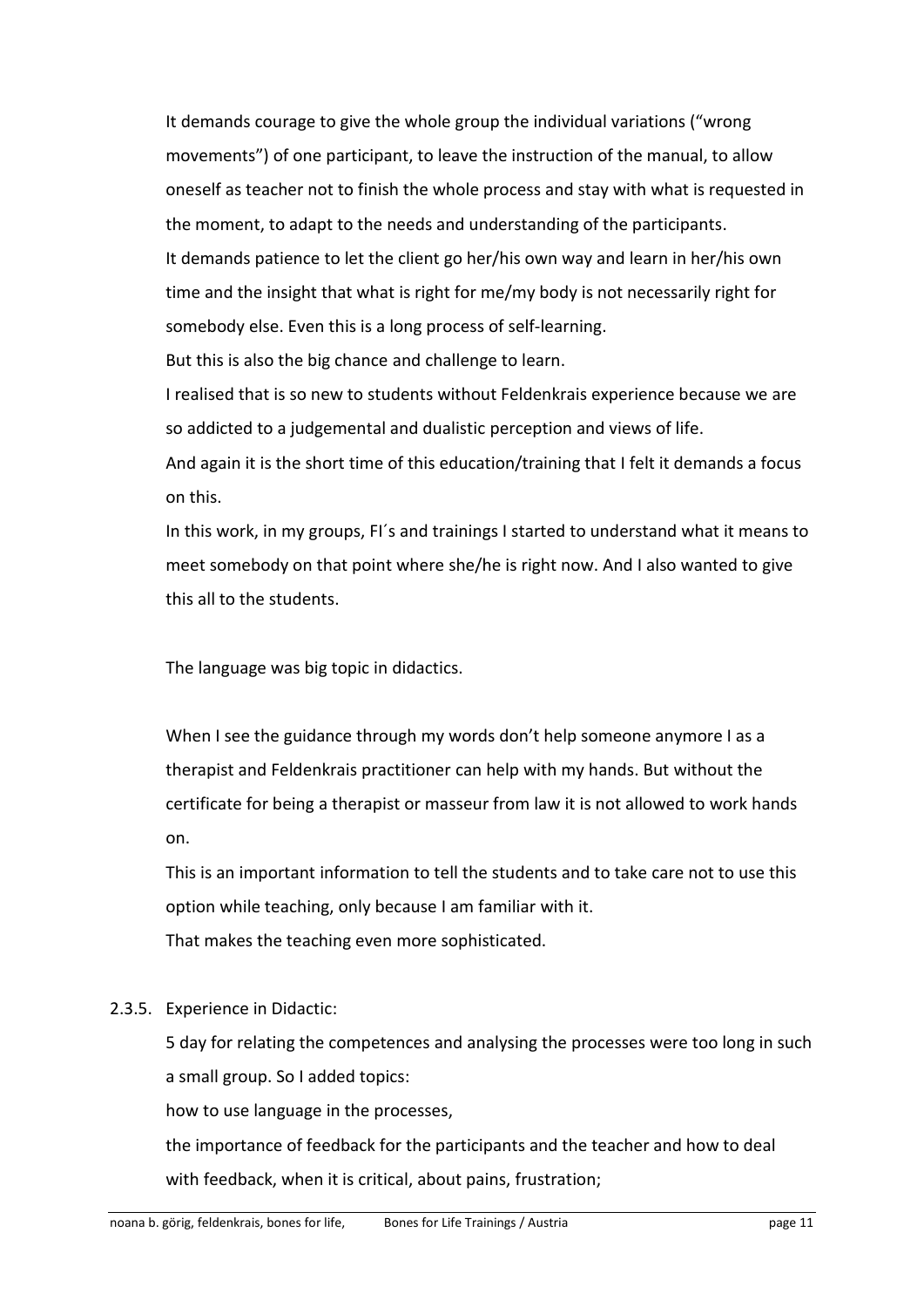psychic and vegetative reactions and how to deal with them.

## 2.3.6. Assistance

One of the students, got to know BFL in a group I held. After the training she took over that group. Ten units I supervised her teaching. In this group the clients are from the countryside, a couple of them farmer women. This group is an ongoing group since 5 years, continuously growing.

The second student who finished the training took the chance to teach in one of my groups under supervision and got supervision when she started her own group.

## Mentoring:

The two graduates produced a CD with 10 processes. The idea was, to give the clients from the Bones for Life classes a tool to work at home.

Dealing with that "production" was a very intensive process: choosing the processes, practise them, bring in a logical order, adopting it to the needs of the clients, taking care of the language, preparing the recording and the recording itself....

They did a wonderful job. It was a balancing act of how long one process should be that people would use the CD at home.

They have all my appreciation.

Nevertheless I think that the units are too short and not enough time and guiding for perception. Maybe they CD will be discussed and tested in pee groups and eventually work over so that teachers can offer it to the participants

## 2.3.7. Feedback of the two graduates:

I got a very appreciating personal feedback. Thank you

Eg.: - It was surely a challenge to teach such an inhomogeneous group.

- There always were individual solutions and a tightrope walk not to lose the rest of the group which never happened.

- the training was recorded – good idea but the recording was not successful, it´s a pity because of the many questions and discussions.

We got the core: awareness, sensing, little movements, allow oneself to accept the experiences of one´s own body.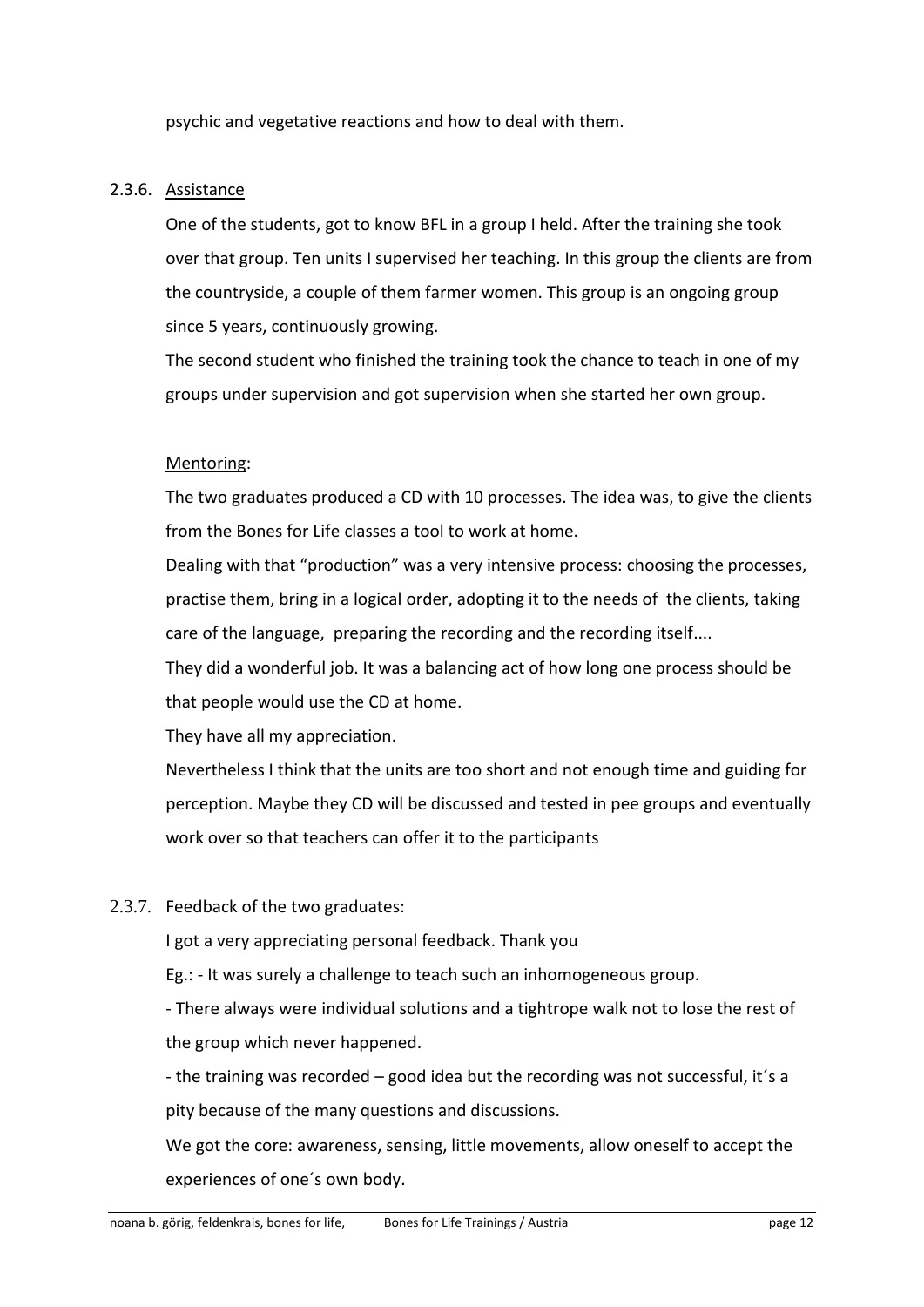Suggested improvements:

- clear defined devolution, to allow going into the process and taking notes. This was not clear and therefore stressing.

- getting all manuals at the beginning of the training. (The translations were not yet complete at the beginning) to be able to make notes, reflect the day and be able to practise later.

- more defined duties for the next segment to keep up the relationship and interest. This helps to start earlier with personal reflexions and more intensive approach to the essence.

- the importance of the language should be discussed from the very beginning

- working with partner would be important.

- would have wished more preparation and experiencing for the teaching later.

Own experience in teaching:

my teaching encourages me every time, that BFL can be cause real wonders for the well-being of each, for oneself. I want to promote that concept.

- since the end of my training and teaching own groups I often feel myself left alone. I am missing the exchange with colleges, questions are sanding, the motivations goes down. There are little available news. For sure there will be new developments and this should be communicated by the centre. There should be a central place for the incoming news to distribute them. That does not happen in the moment

- the support and supervision when I gave my first course were very important for me.

- from my point of view I collected a lot of new experiences and deepened my BFL knowledge through my teaching.

- I will probably start a new group for the insurance company for farmers.

- I also do BFL one-to-one sessions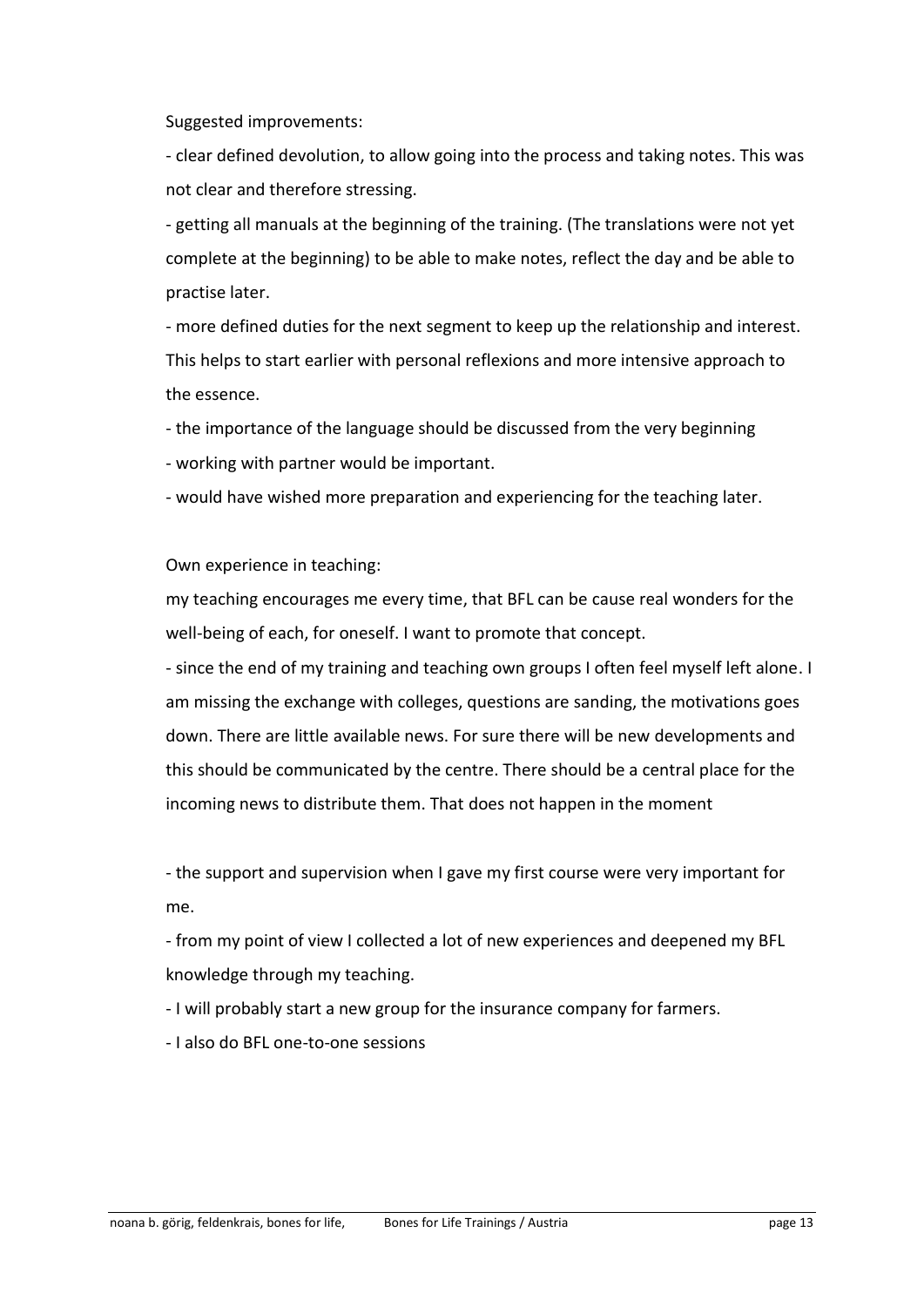#### 2.4. **Vienna 2 from August 2012 – August 2013**

Trainer: Noana B. Görig Guest-Trainer: Andrea Hochegger, Walter Hasek Praxis inbeWEGung, Promenadeweg 5, 1230 Vienna One weekend per month, twice 5 days 5 Students 4 graduated, one pioneer teacher

#### Devices:

Manuals in German, at the end of each Segment Audios: the 90 processes from the Manuals, recorded from the Manuals by Noana The students should have the original for learning. Videos in didactic, videos from the pee group

#### Structure:

I wanted to give the students the chance to get to know different approaches to Bones for Life and to teaching, depending on the background of the trainer.

Another reason was to share the work and to learn from the different approaches and experiences as trainers.

We didn't teach together just assisted one day in the segments taught by the other trainers –it was partly a question of time and a question of fee (5 students only). It would have been a fine experience spending more or even all the segments together.

For the students it was an interesting and very good experience. To adjust oneself to a new teacher for each Basic segment was difficult. During the ongoing process of the training they could cope well with three changing trainers.

For the co-trainers it was not so easy to get to know the students in so few days only and getting along with the developing process inside the group as it was a very small group that became very intimate.

The women were very interested, , very alert and started to explore with family members and friends immediately. They had lots of interesting and sophisticated questions for discussion.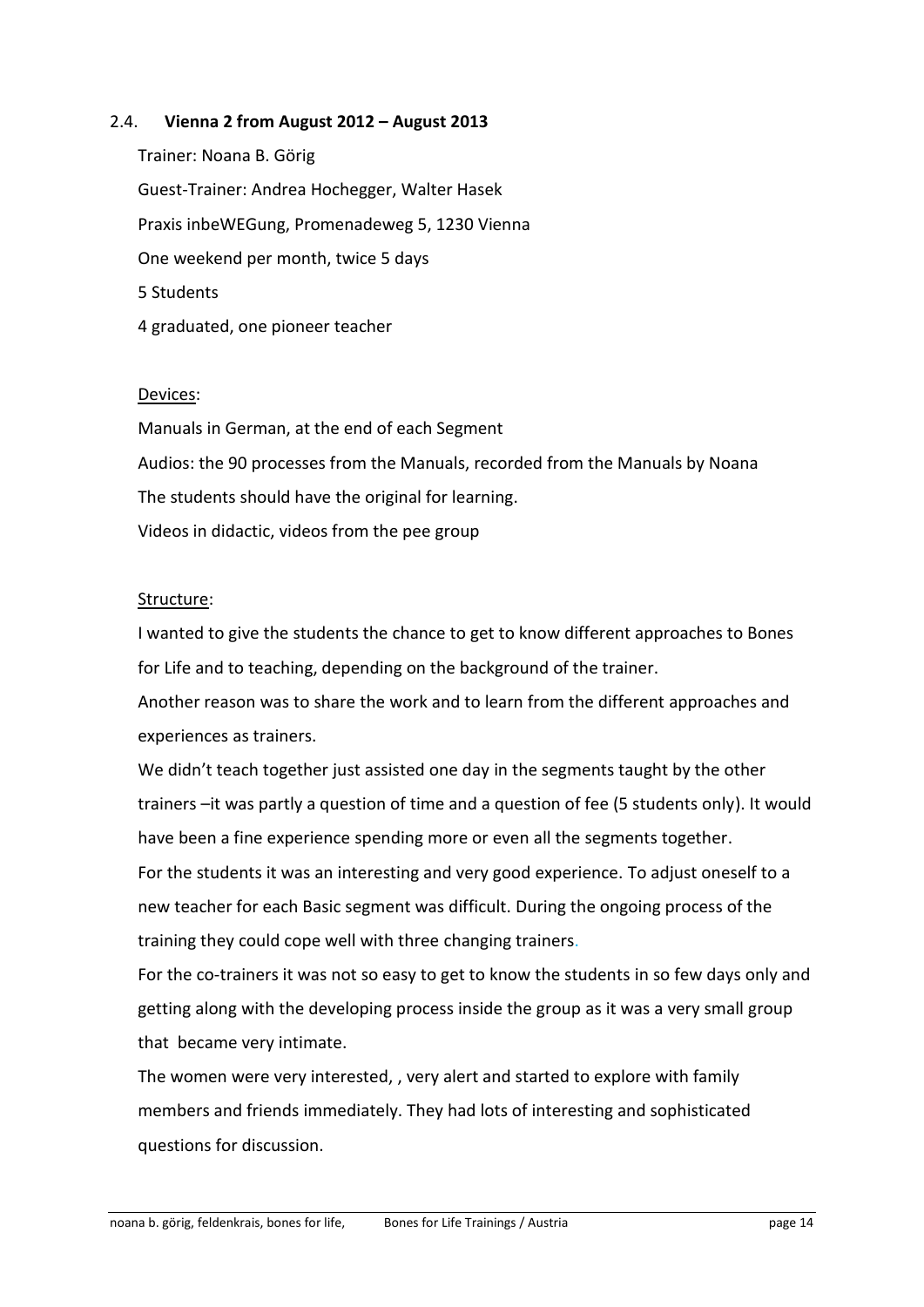The co-trainers took over Basic Segment 2 and 3 the Advanced Segment 2 and 3.

Basic segments: 4 days each

Advanced segments: 3 days each

Information workshop: 3 days, including Feldenkrais lessons, introduction in the somatic learning and the Feldenkrais method.

Didactic: 5 days

Assistance: possibility in one of the current groups or in the training in Graz

Peer groups: recommended

Mentoring: 1 day of supervision in the peer group.

For the certificate each student had to take a video of 3 processes teaching in the peer group and write a report to the videos.

My commenting and discussion of the videos via e-mail.

#### 2.4.1. Students background:

One retired high school teacher for chemistry and teacher for Integrative dance pedagogics. with focus on round dance, free dance, movement without music and the other one employed in an office. The background is the Integrative Gestalt therapy. "I did not yet learn dancing on the floor, like Ruthy in her video, but maybe that will come one day".

She discovered Bones for Life on Ruthy´s homepage. That inspired her to attend my/a Bones for Life classes which convinced her. First she only wanted to do the Basic segments to enrich her dance work. But BFL attracted her. She was a very alert and critical student with profound questions and inputs.

She persuaded her friend, also a teacher for Integrative dance pedagogics , to join the training

One masseur who had attended the Basic segments with Ruthy.

Two who also had Bones for Life experience for a couple of years - one of them a yoga teacher with teaching experience.

#### 2.4.2. Basic segments

Four days for each segment gave time to become familiar with this new kind of learning, explore more the movements, to get into the awareness, to let oneself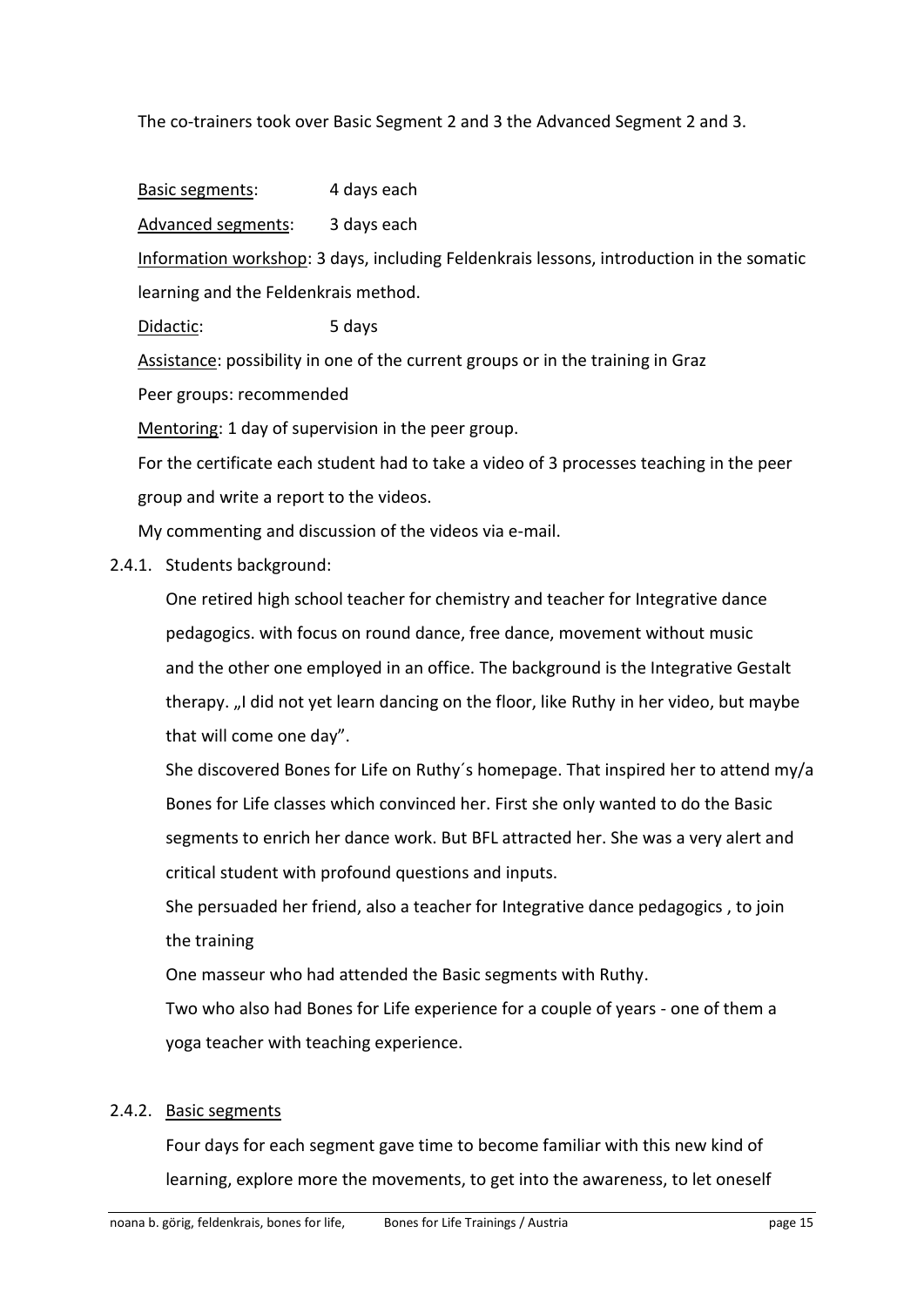being surprised about the little movements and the great changes and effects, to get to know one´s habits, to give and hear feedback. I had the feeling that one more day for each segment is already a advantage compared to the first training.

The challenge was to work with 3 different trainers – all three are Feldenkrais practitioners - with different backgrounds and different approaches. Backgrounds: Ergotherapy (occupational therapy): experience with Feldenkrais and Bones for Life with adults and **children** , Deep Imaginations work; Qigong, Tai Chi, "Rotations", Self-defence for women;

#### 2.4.3. Advanced Segments

The students already started to "teach" Bones for Life" with friends , partners, family. They had to prepare one process they liked most and one they didn´t like or understand at all. They also reported about their forthcoming at home and told about their experiences in teaching family members/ friends and their problems with teaching.

Every student had to teach two processes during the advanced segment with me. This was a great experience; to teach "public" but under "greenhouse" condition. After each "teaching" first the other students gave feedback in a respectful, appreciating and authentic way and then I did.

For this reflection I gave much time. So the students opened and could talk about their deeper experiences, doubts, fears and start to trust teaching their colleagues. One student had a complete black out while teaching and started crying. She was very new to Bones for Life but had experiences in teaching Integrative dance. Even for the high school teacher it was not so easy not to be too directive and judging. Stepping out of "right and wrong" is a big challenge for students and very important to me to come into that attitude.

So they could come into a very deep process of learning (about themselves!) and get an idea how clients might understand, be able to follow or react to their teaching. They could experience themselves teaching such a new subject in such a new way. They could experience their stability, uncertainty, getting lost, how to guide a group through a process, their own attitude, dogmas, critic, own and the group "speed",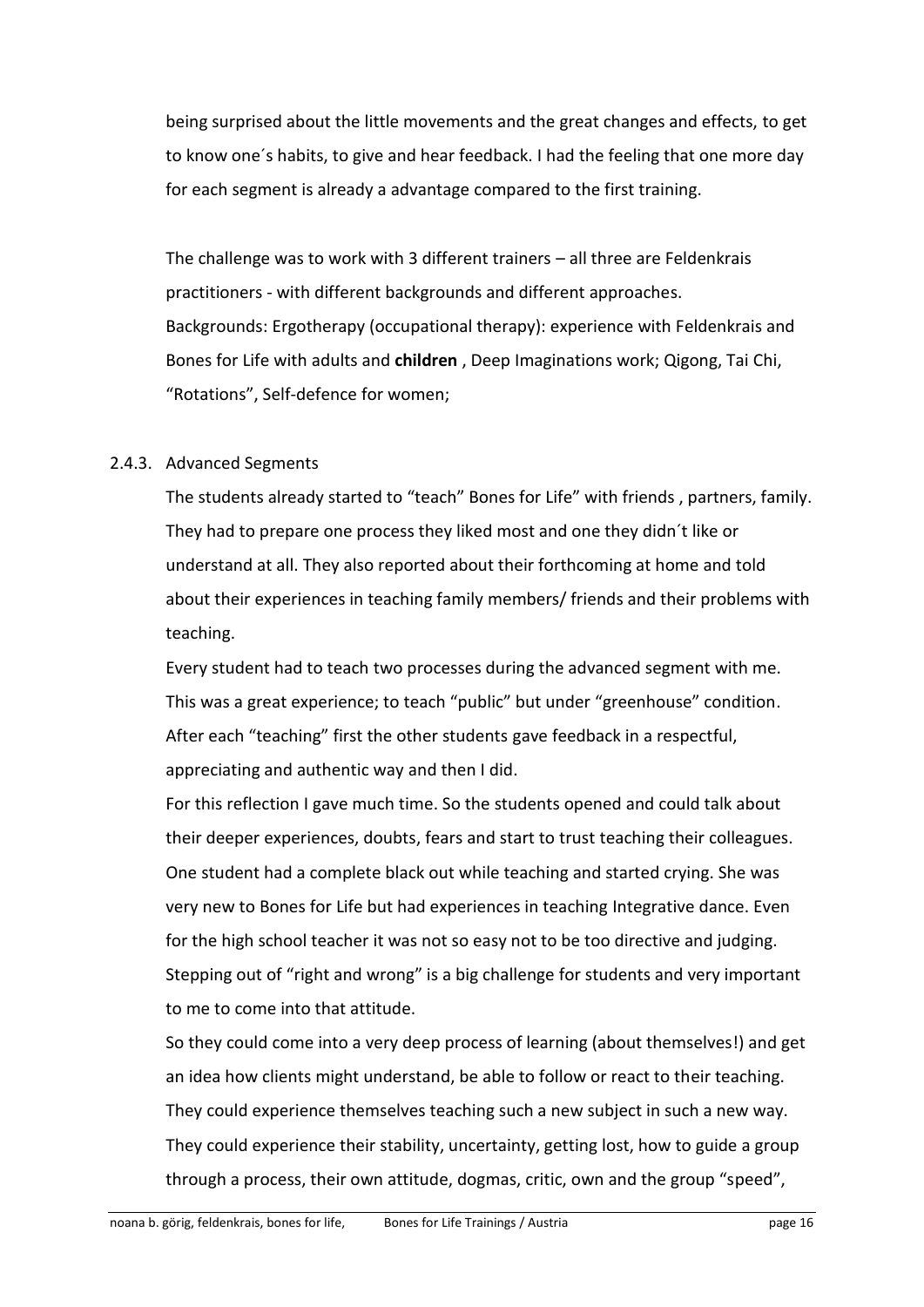the time for resting, own frustration, dissatisfaction and joy.

This approach helped them to develop self confidence and "biological optimism" for their further teaching.

To share the feedback will help the students to cope with feed backs from their later groups, especially if the feedback is critical or about pains.

The feedbacks were a wide base for questions, discussions, clarifications.

Here I want to give some examples of feed backs:

- it is not only comfortable but nevertheless it is healing, I see the pains as answer to the movement, now it is a very animated area, it is workingit was good to advice to relax the hand in the neck because the tension was very displeasing
- I was insecure how to fix the neck, it was difficult and not comfortable, would have needed more time to explore
- I need more resting
- Words like "the hand could arche"  $-$  please leave it
- Please no demonstrating of a movement
- Standing was too long for the work in the neck, sometimes lying down would have been important and helpful
- I was surprised about your ease
- The many hints what I could be aware of and do were to many, this was exhausting
- I didn't succeed so well in this exercise , I was disappointed not to feel so good therefore I quit, I didn´t get around - it is ok not to feel all
- Too long because it was very intensive
- Standing was so good for me, the tension in my shoulder released
- It was difficult to find C7
- I couldn´t come into the rhythm of bouncing
- "irritated", whether I should feel from toe up to the head while walking
- I felt well in teaching
- I introduced rests for all when I saw one or two taking a rest
- I wanted to take more time for the process but the group was so quick rest means for me to go right to the next step afterwards, not to repeat and explore more
- I assumed experience from the colleagues.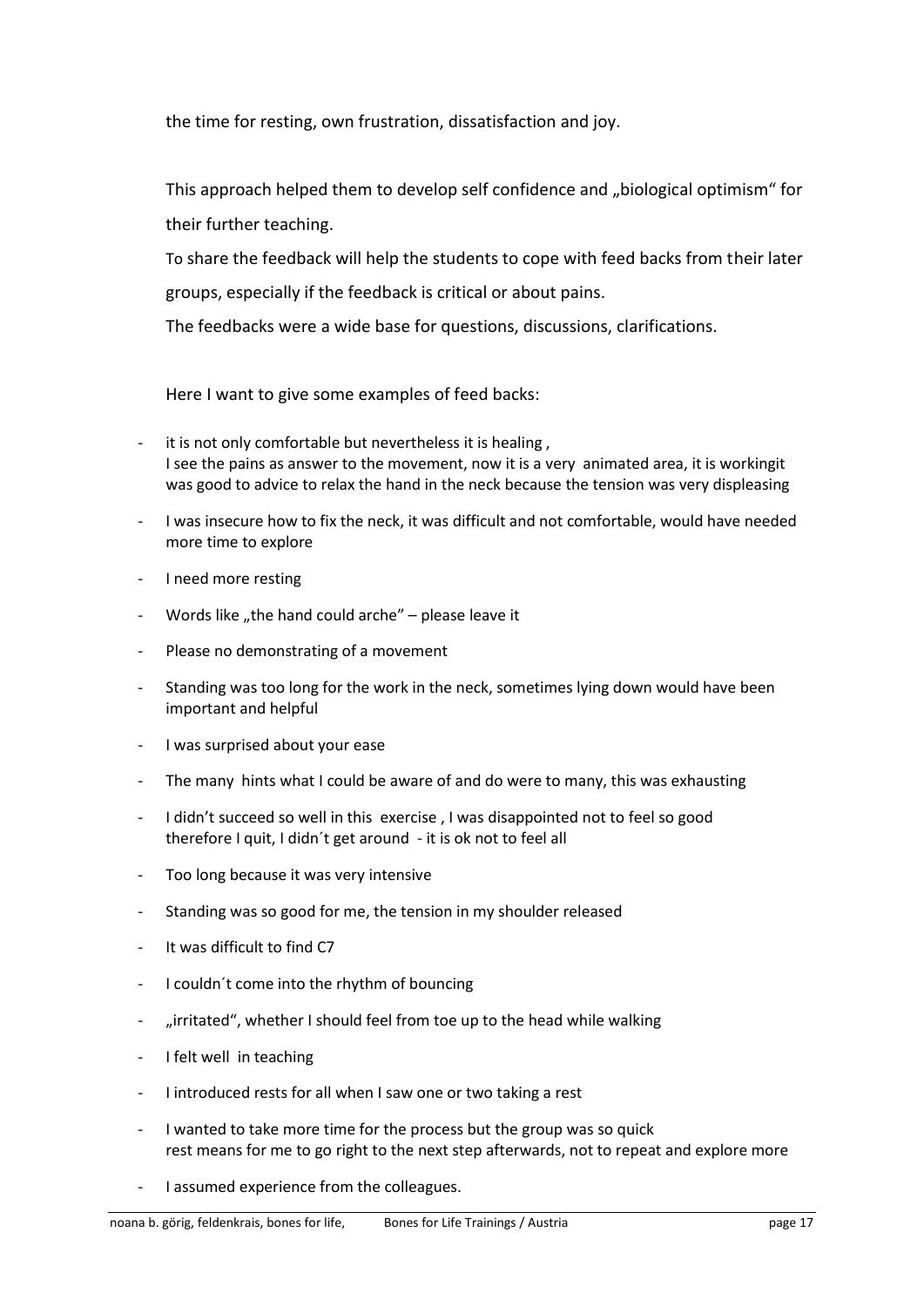- I am surprised and ask myself how people understand and how they get into something I have to leave it open how I can approximate to their experience
- I didn't see all doing what I said
- I bother a lot and the participants picked up little
- How frustrating can that work be for newcomers who are as impatient as me
- It was challenging to find out whether they got me the most interesting question was how they implemented what I said and how they take it home.
- For my observation and feeling they participated little
- I observed a lot interesting how each moves different
- I had the feeling that W. Needs more time
- I couldn't assess two people how do I get orientation whether the process is too long or too much or too long rests?
- I was very quick
- How can I fill the time of the unit when the group gives such a SPEED ?
- I have little courage to let the people lie down when we do a process in standing or sitting
- It is a challenge to be observed (by the trainer) while teaching
- The biggest challenge for me is to bring in slowness into teaching
- How can I interpret walking
- feedback is well
- it helped me to see that the presentation wasn't perfect, that was relieving, it was helpful to see how difficult it is to guide attentive
- At the beginning I didn't know what we should do; there was too much scanning, to complicate and I didn´t have time to do what I wanted to do
- Leaning on the wall was strenuous and evocated tension
- Walking on place was difficult to coordinate, lifting a foot was difficult and frustrating
- I wish more time and possibilities for experimenting
- It is not easy to guide a familiar group, I imply experience
- It is important to keep mind on ones voice)
- It was too fast so it was difficult to keep focus on different aspects and to keep the track of the process
- I muddled through to get along with the positions, rushed behind the observations
- I feel failor and dissappointment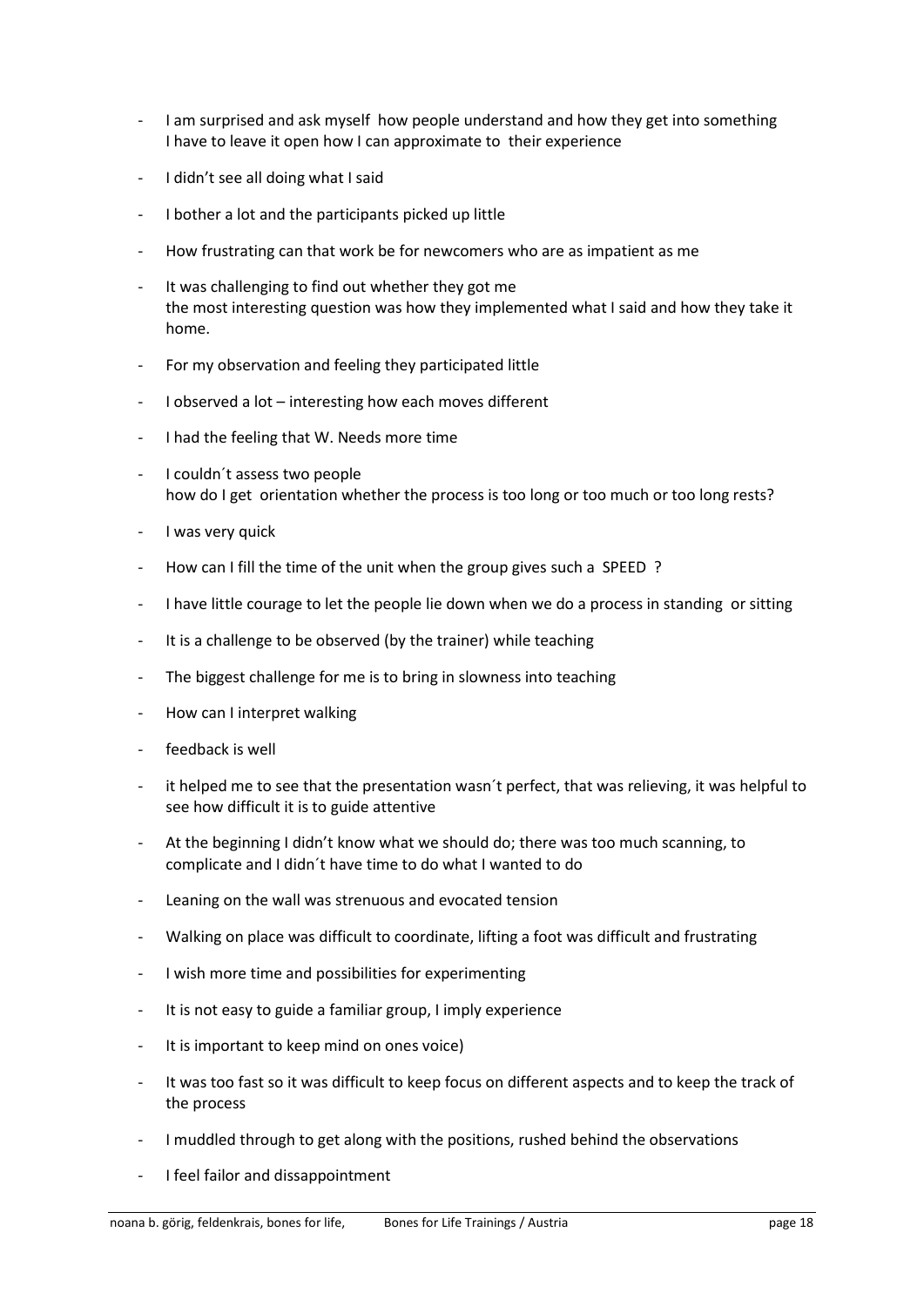- How do people who are not as flexible as me
- In the morning I was well prepared, now the teaching was like mugging
- I had a black out and was totally confused, heavy heartbeat, I wasn't able to concentrate on the people
- One was out of my horizon
- It seemed to be endless long, especially the rests
- How shall I focus my attention on sth.
- I didn´t know what to do when I saw tension in a person
- I repeated so often the same frustrating
- At the beginning my voice was very low  $-$  during the teaching I became more secure

#### 2.4.4. Didactic:

First there was time to tell how and where the students were, about the experiences in the meantime and their succeeding in their self studies.

The implementing of peer groups was recommended. The students had already started a peer group.

Each student had to prepare one process:

- background, strategy, purpose to be able to explain to the other students
- observe the own personal problems and benefit with these processes and try to guess what difficulties could emerge in a group
- where should be a special focus (safty, support)
- instruct the main part of that process. They had the task to observe and analyse what they had seen
- guiding through difficult parts in different words and ways or go one step back and prepare that movement in different ways
- how and where can hands on support and who is allowed to work with hands on
- what am I afraid of in teaching this particular process.

#### Content of Didactic was:

Studying the processes from the view of the competences and analysing in two groups, presenting the processes and demonstrating the core, finding processes for the same topic and other processes who could be used before or to support - maybe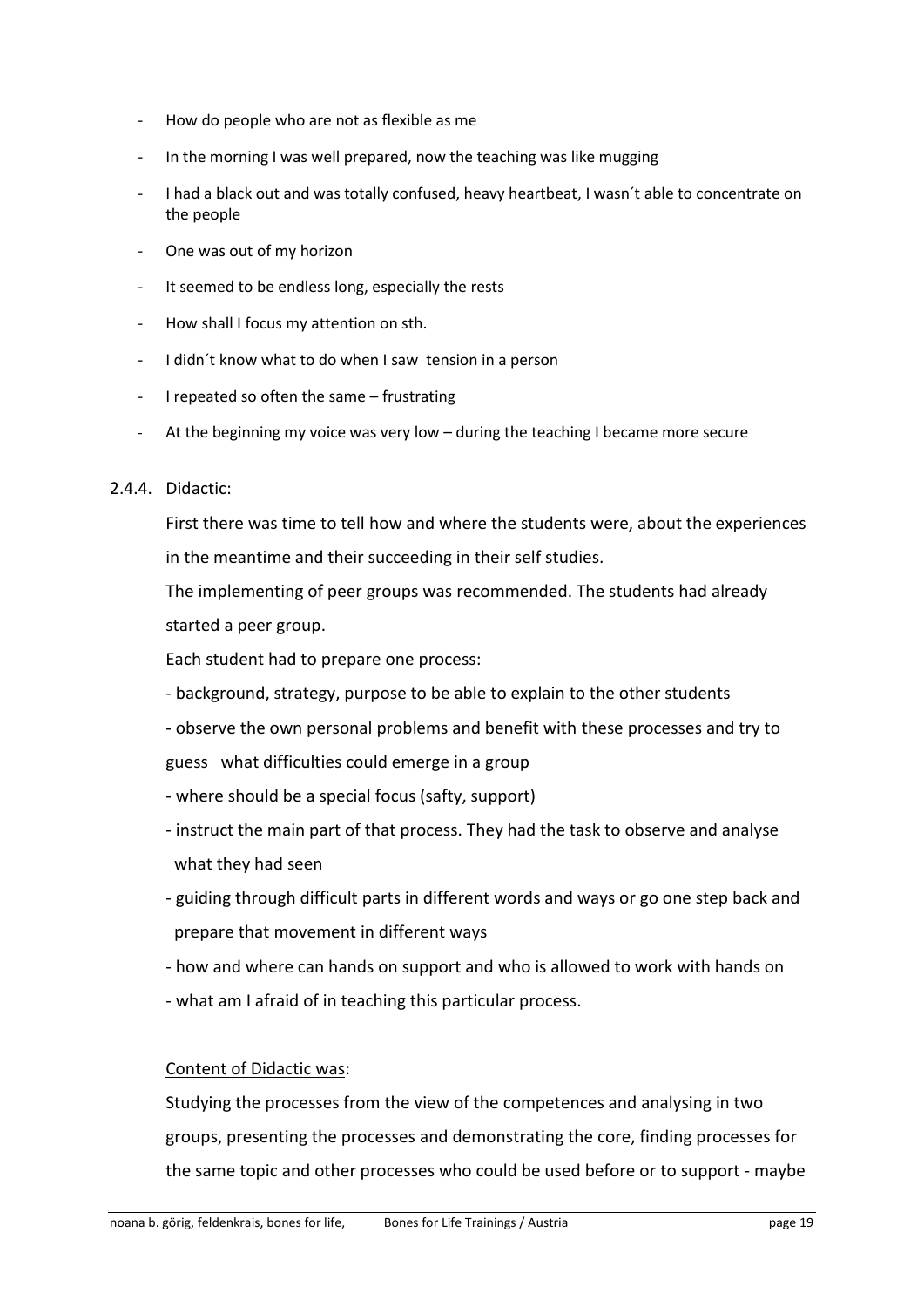in a little "**sidestep**" to another process when one sees problems in the group. Special topics:

\*integrating **anatomy** by using anatomy posters

- \*to give a special focus on **not to premise** any experience with Feldenkrais or Bones for Life when teaching, even in the training group. So one starts watching what is really happening, starts to give the instructions simple and step by step and slows down the "speed".
- \*how to do the **scanning** at the beginning general or already with a focus on the topic of the prticular process – the scanning during the process and at the end.
- \*work with **imagination** and how to guide into imagination of movements, nurturing parts of the body or relaxation.
- \*learning about and identifying **reactions** of relaxation, strain, pain, emotions and how to deal with those reactions.
- \*the particular use and the impact of **language**:
- discussion and exploring about wrong and right, being **value-free** .....

using questions instead of valuing and correction,

 in German there are different words for "you" – singular and "you" plural. Using the singular talks directly to the subconscious and helps that a person feels personally addressed.

- \***pace** during the process
- \*how much time for **rests** and how guiding to changes and awareness
- \*Taking **videos** and analysing and reflecting. This the students appreciated very much as a great help. They could see how different the movements could be and how the teacher followed and reacted to the group.

The videos gave a wide field for light bulb moments, questions, exploring, experimenting and discussions.

- \*The students had to analyse **exercises from a book** (Spiral dynamics for children) with nice exercises for children with the questions:
- what are the backgrounds of those exercises
- what is the pedagogic and didactic in this approach of teaching movements to children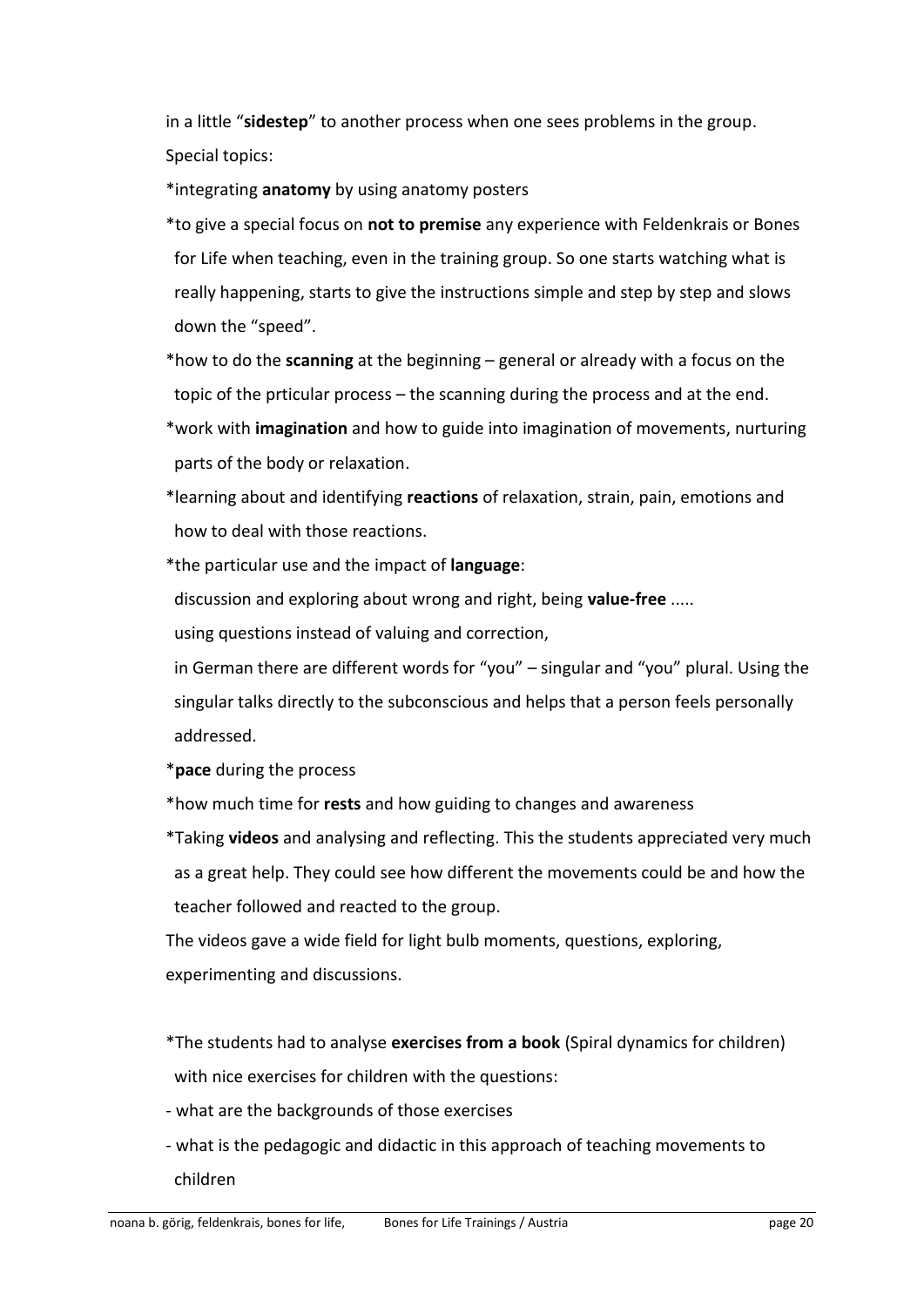- how to teach this exercises with the background and language of somatic learning. The students had to teach the exercises to the group with the instruction of the book and afterward again but transformed into processes of somatic learning. So they could feel the difference and give feedback.

My idea of integrating that book was that if we come across some of the lots of literature / exercises about prevention or treatment of osteoporosis or for upright posture, better walking etc., etc., not to refuse that literature but to let oneself inspire, look what would be the answer in the Bones for Life program, analyse them and/or make somatic-learning-processes out of them.

With this example I wanted to give the students the idea what it means to learn from inside.

The ideas and exercises in this book are fine, short, creative and interesting for children, but taught in the classical way of directive teaching, of valuing in right and wrong, correcting from outside.

Several times I worked in 2 days Bones for Life/Feldenkrais seminar with teachers of primary and secondary school who are with the pupils in the afternoon and do a lot of sports.

I tried to integrate that book but dropped it immediately because in two days the teachers just got an idea what Bones for Life can be and enjoy the effects in their own movements, posture and feeling. But to transform instructions from a book into somatic learning is not possible within such a short time. And to change their habits of teaching, let in the idea of somatic learning and trusting the inner wisdom of the body (of children) is too new and uncertain. Most of them were pleasantly surprised and felt up trying to integrate a new way of teaching and experience and to learn more about Bones for Life.

But the daily routine with the pupils is very strenuous and the likelihood to fall into the habitual patterns of teaching presumably.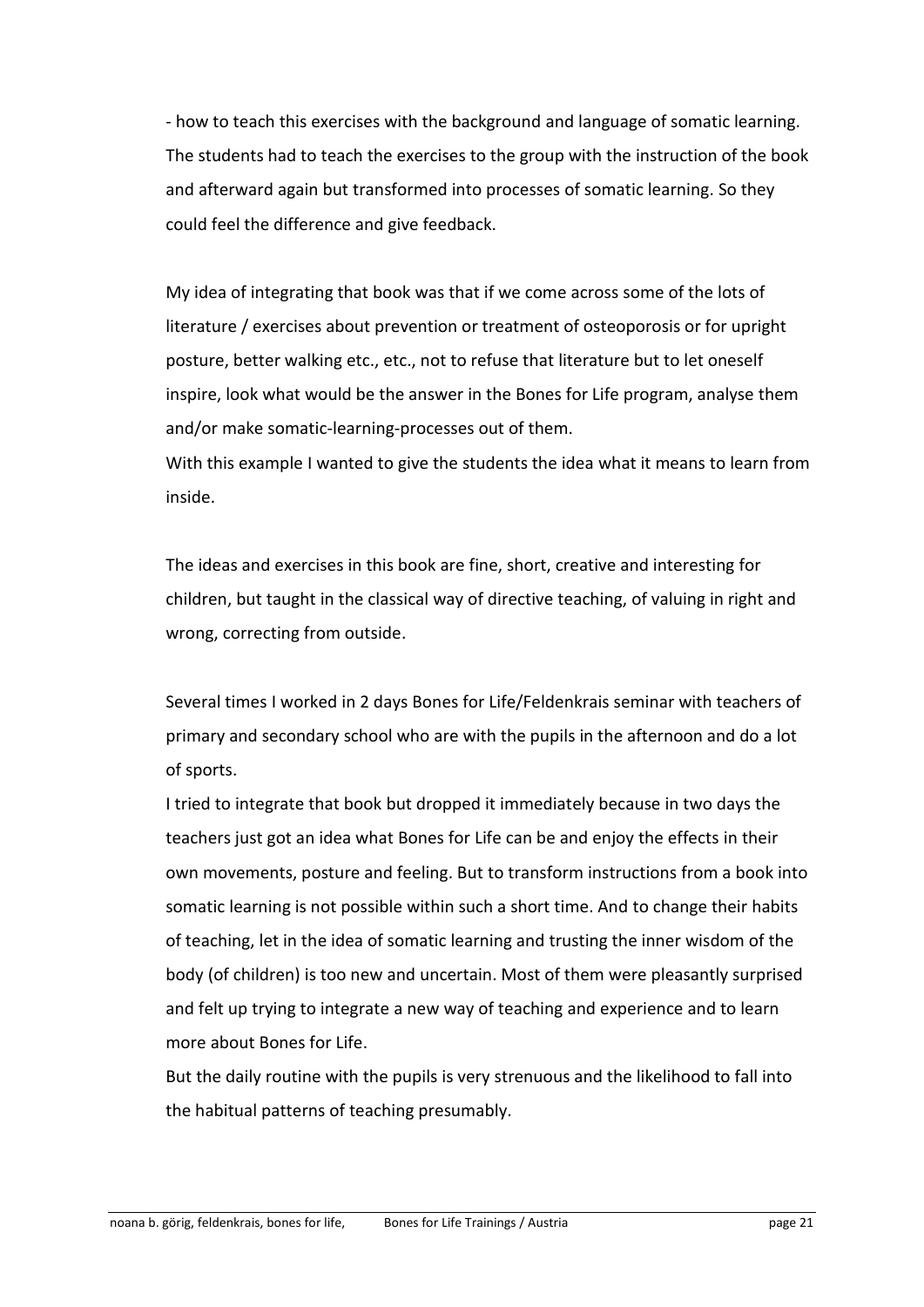2.4.5. Assistance: possible in running Bones for Life groups -there are few possibilities - and in the new training in Graz.

Mentoring: 1 day supervision in the peer group: the students prepared processes they had difficulties with, questions. A video was taken and discussed. This helped a lot to clarify and understand.

Each student had to teach 3 processes and take a video o fit.

I commented them and gave feed back via e-mail.

Feedback from a student: I am again enthusiastic what you can bring out of watchint/monitoring the processes.

## 2.4.6. Feed back of the (guest)-trainers:

Walter realised in the trainings that students who have experience in Feldenkrais- /Bones for Life Classes change their manner as soon as they decided to start the training. They switch from a participant who seeks for relaxation and wellness to a person who wants to learn, explore and know more. They are more ready to get into phases where difficulties in the progress are more tolerated.

The point is to learn the method and last there is the wish to pass the knowledge to people. This is a great motivator.

Autonomous exercising and learning at home is very variable amongst the students. It seems to be easier for those who already have some praxis in a daily ritually routine - to take some time to work with themselves, whether it is bodywork, meditation, something therapeutic exercises. That seemed to help to integrate Bones for Life.

For those without such a routine it is certainly more difficult to find the beginning: "I didn't have time", probably means that Bones for Life has not yet an adequate significance in their value system. Or the deliberate decision is not yet done to create time and space for it.

This topic is picked out in the running training in Graz and suggestions that may help are given.

The feedback about the work in the peer groups says that it always was positive and fruitful.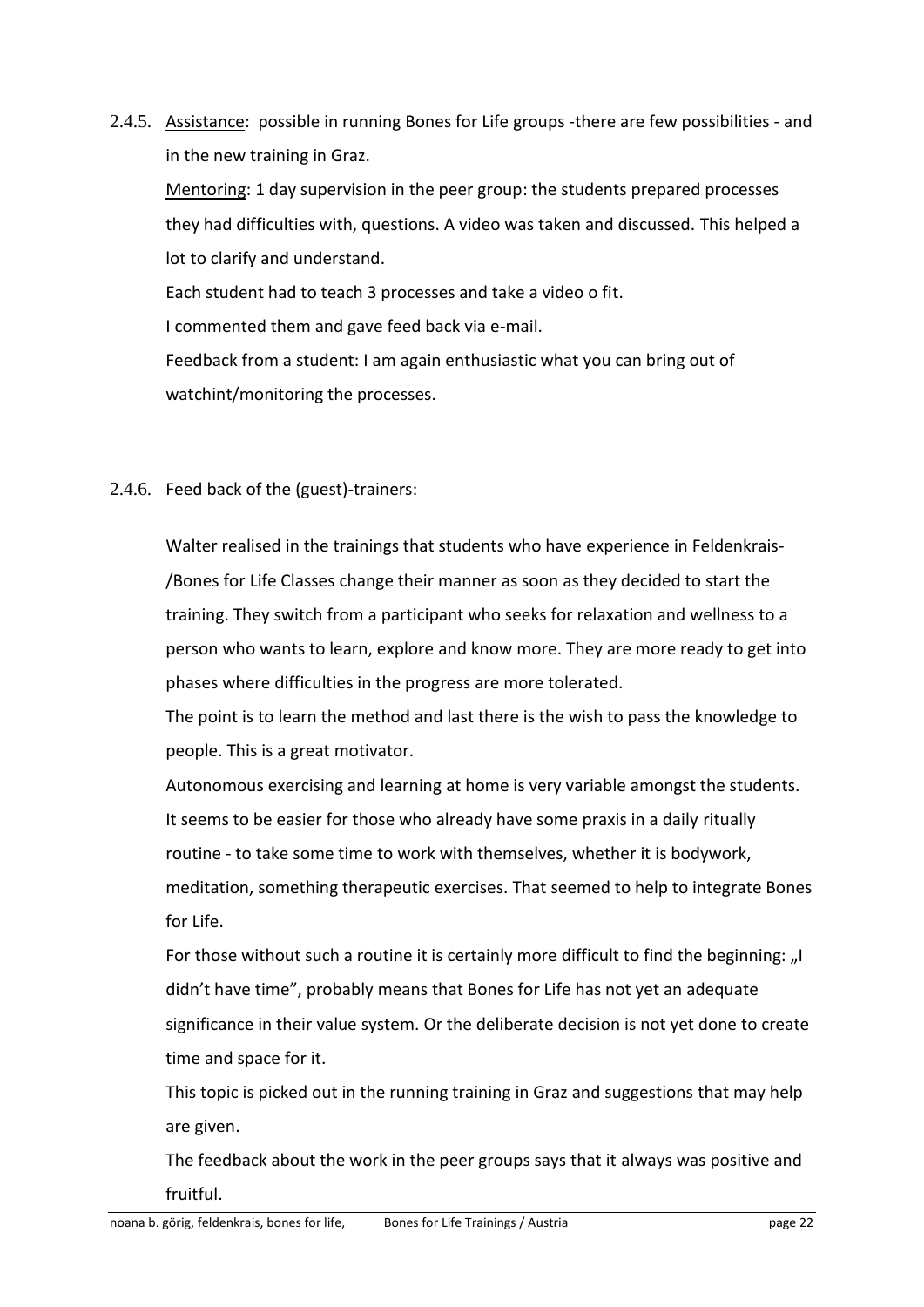The personal experience of one guest trainer:

The time frame for the processes was certainly too short. I just could teach and place the processes. On the wayside fell the possibility to response to unclarities, answer questions, demonstrate and exchange.

The difference now in the first segment of the prolonged Graz training already was a perceptible and pleasant – not to have to watch the clock and being pressed .to go further otherwise I wouldn't get through...

I felt that three trainers were too much. Especial the third one suffered at her beginning from the excessive demand of the group.

All together I am pleased how we as lecturers developed, how we are in communication and help to make this beautiful method acquainted.

2.4.7. Summary and foresight:

It was a very enriching experience. I could implement subjects who are important for me to teach.

As it was a small and intimate group of engaged women we were in a fine dialog of learning from each other. I feel that the spark jumped over so that Bones for Life will grow more rapidly in Austria.

Learning from that experience came out the question what does the training need to be a profound and well accepted training that do attract people in learning a new profession.

Videos from the some and particular processes during the whole training are essential. Also recording the processes and discussions.

## **2.5. New ways in the running training in Graz**March 2014 – March 2016

Trainers: Andrea Hochegger, Walter Hasek, guest trainer: Noana Görig

The training is extended to a 2 years extra-occupational training with more days, new segments to and a one third longer training.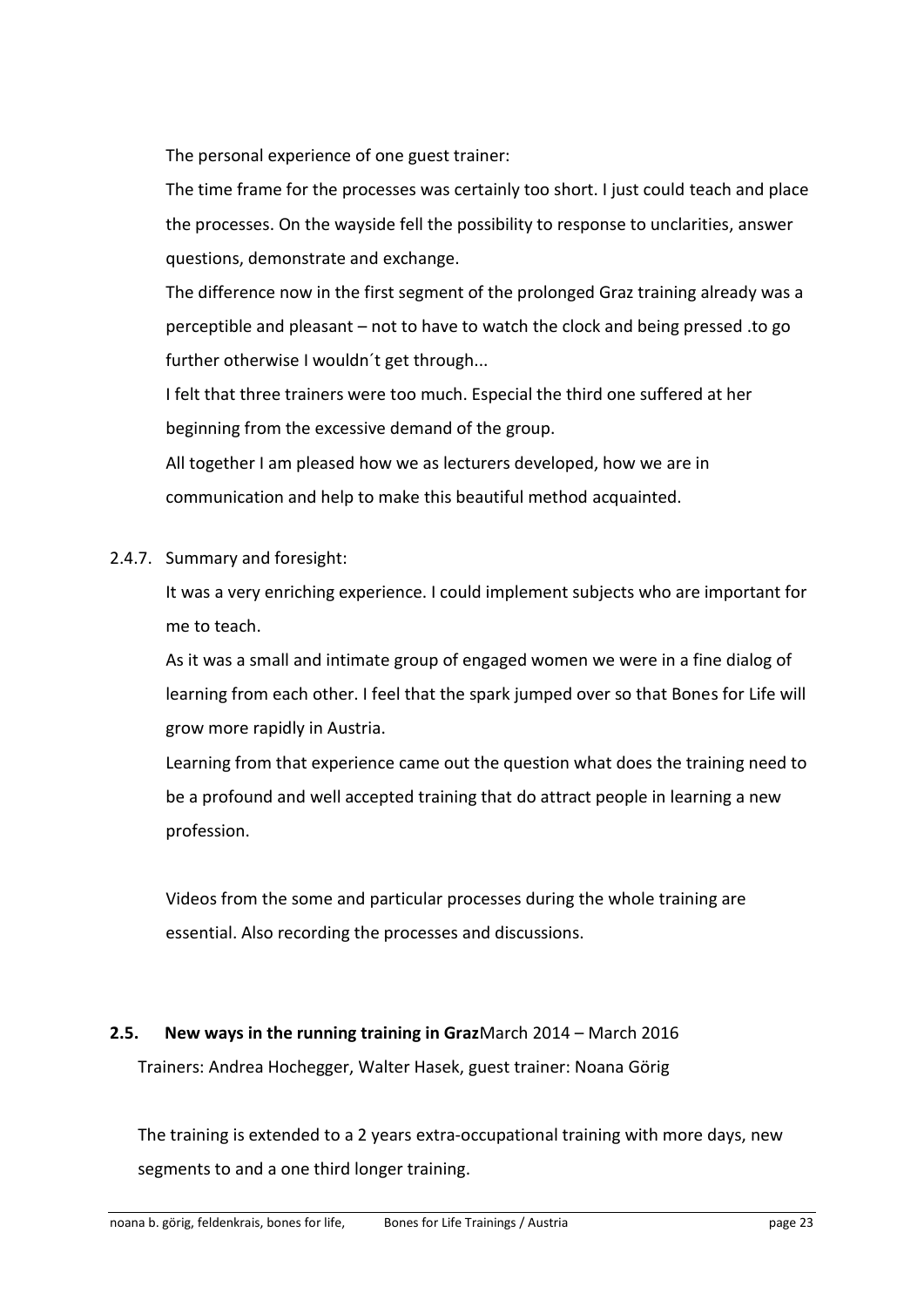The thoughts and deliberation behind than extension serve the quality of the education



and came out from the experiences of the former trainings (not to earn more money)

Basic segments: six days (30 hours) Advances segments: six days (30 hours)

Didactic: six days (30 hours) Chairs: three days (15 hours) Walk for Life and Information for teachers: three days (15 hours) Certification segment: three days: ((15 hours): at that point ends the training with the International acknowledged certificate issued by the National BFL Centr Obligatory peer groups in-between the segments

After the training the students have e to complete a praxis time. In this time they will be "Teachers in Education" and get Supervision with one of the trainers.

Assistance: 15 hours, possible beginning after the Basic segments, with a Bones for Life teacher, in a course, workshop or single session

and

Mentoring: 15 hours:

The final paper they have to bring 4 weeks before the Certification segment.

2.6. Training in Bregenz, west of Austria

There were trainings in Bregenz, west of Austria, but it is connected to the centre of Germany and I didn´t get information about that training.

3. Noana Görig

Since many years I am working as an Ergotherapeutin / Occupational Therapist with specialisation for Neurology and Children in an own praxis..

1989 I got to know the Feldenkrais Method on a orthopaedic congress for the column. I

knew immediately that that was what I wanted to learn and share with other people.

I completed my Feldenkrais training in Austria with Eli Wadler 2002.

Following to that I completed my training for a Bones for Life teacher and trainer with Ruthy Alon.

On my way to develop my personality I found the method of Deep Imagination,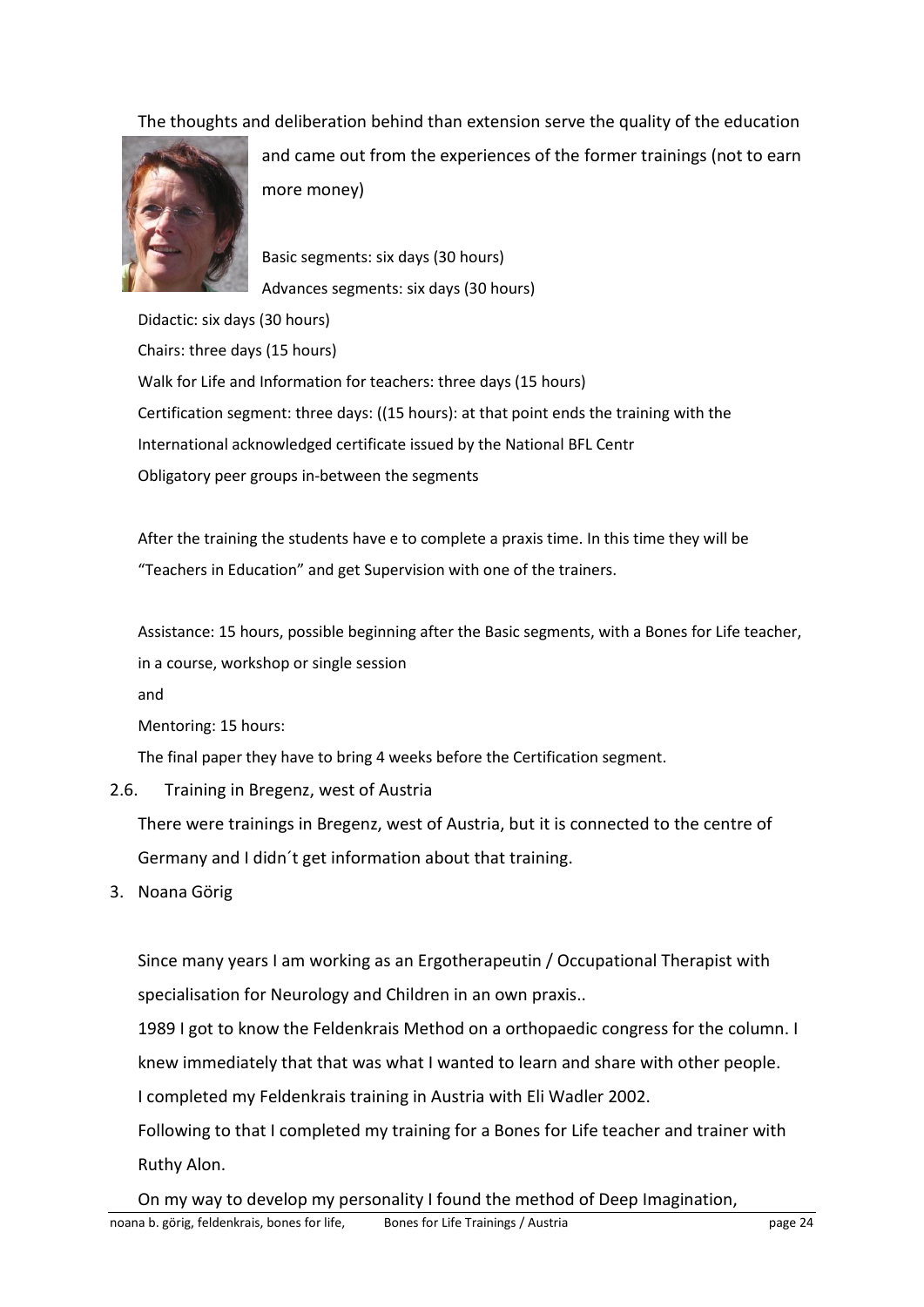developed by Eligio Stephen Gallegos. I did a training as a guide for Deep Imagination with Steve Gallegos.

Therewith I could complete my possibility to support and accompany people holistically in growing all of their personal aspects.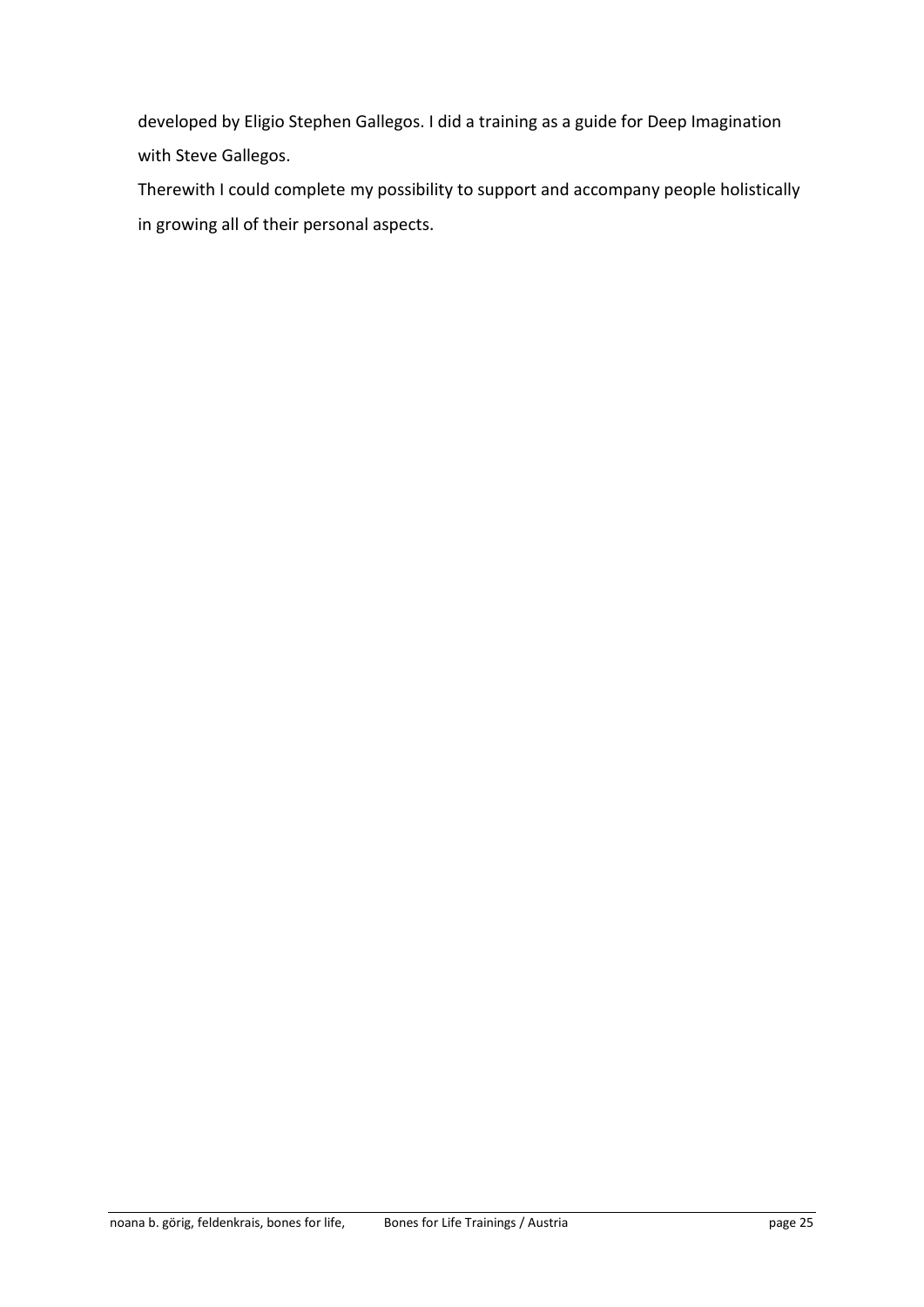4. Experiences and report of the teaching in India 2007

# "Awareness through Movement" The Feldenkrais Method and

# "Bones for Life"

## Classes and Workshops in Kalakshetra Foundation July 2<sup>nd</sup> – August 7<sup>th</sup>

Benefit/philosophy of Feldenkrais: (ATM): doing movement with awareness, breaking down to small, easy doing movements  $\rightarrow$  changing habits and patterns, learning to know, what we are really doing and what we belief, what we are doing.

Benefit/philosophy of Bones for Life (BfL): Alignment, stability, integration in walking pattern

## Students from  $2^{nd}$  to  $4^{th}$  year, PG I, II:

5 weeks, twice a week – alternating Feldenkrais and Bones for Life, 75 min, 60 min for the process +15 min for little theory (the emphasis and benefit of the process, little feed back).

There were  $14 - 20$  students in one class.

 $\sim$  14 students in a group is a good number, there is time to go to everybody who needs support. 20 at least were too many special with the as the method is so new and contrary to what they are used to. In smaller groups the concentration is better and it doesn't take so long to go to everybody to help.

Most of the students were shy to tell when they didn't understand, had pains or problems with a movement, to ask if they wanted to know something or give feed back at the end of the class.

#### People from outside:

A) 5 weeks, twice per week, 60 min. Structuere: alternating 1 class ATM, 1 class BfL There were  $1 - 3$  persons in class

B) Whole day workshop for dancers (and others) 5 weeks, 1 day per week:

 $1 - 5$  persons in class

Structure: 1 morning ATM; afternoon BfL or other way round, depending on the needs and whishes of the participants.

#### Participants:

Dancers, Yoga teachers, fitness trainer, businessmen, housewife, teacher.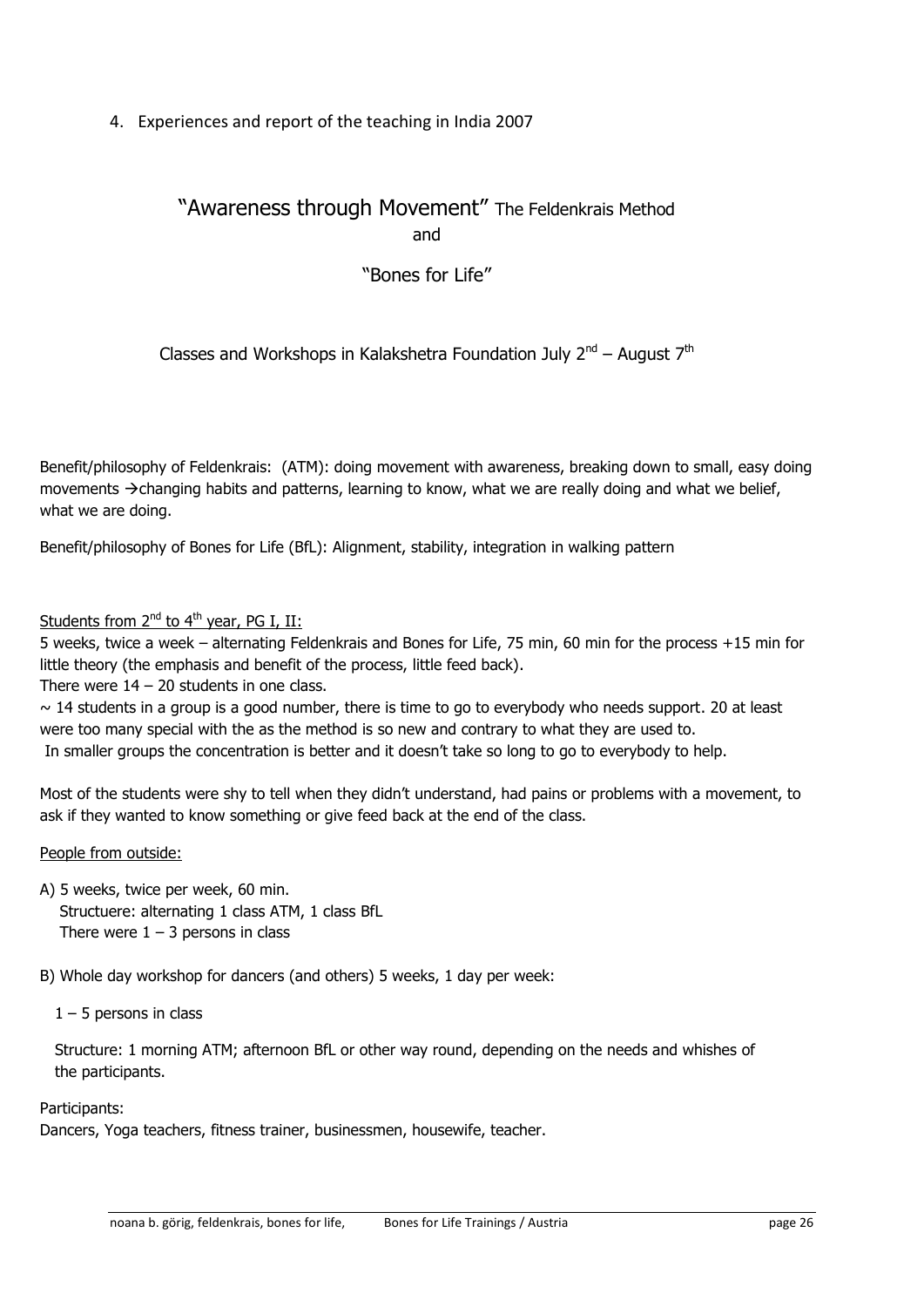In these classes there were  $1 - 3(5)$  persons which is little. More people in a group show more variety in movements and therefore more possibilities to learn from each other individual movements, problems, questions.

These processes were very efficient.

Contents of the 5 weeks classes with students and people from oputside:

**1.Week:** Basics, movement of the pelvis "clock of the pelvis" in ATM "wave" in BfL

ATM: getting to know the movements of the spine, pelvis, the connection pelvis - head through the spine, integrating legs – pelvis – spine – shoulders – head in the movements of the pelvis. BfL: transmitting the pressure from feet to head through spine in a wave, integrating in walking pattern – all lying on the floor, using the wall

**2. Week:** Opening the hip joints in ATM aligning the hip joints in BfL

ATM: opening the hip joints smoothly, doing it indirect by changing "punktum fixum and punctum mobile" all lying on the floor

BfL: in standing – weight bearing position, with rhythmically bouncing, exploring different position of the hip joint and so bringing it back to natural position

**3. Week**: improving one hip joint in BfL improving one knee in BfL

1.BfL: opposite movement to the dancing posture, using the wall  $\rightarrow$  bringing back the hip joint to inward rotation and natural position - helps releasing tension and stress, hips could open more easy at the end.

2. BfL: standing position, using the wall, the more functional knee moves the less functional one – integrating the whole spine and head in this movement  $-$  spiraling down to sitting  $\&$  up to standing

#### **4. Week:** Rotation in thoracic spine in ATM

opening the ribs sideways in BfL

ATM: opening the ribs by embracing oneself and rotate the ribcage in different configurations and frames integrating legs – pelvis – ribcage – spine head

BfL: steering with hands, using the wall, integrating in walking pattern

**5. Week:** Rotation movement with the eyes in ATM (some groups missed because of exams) Rolling from lying to sitting and back to lying - in a circle in ATM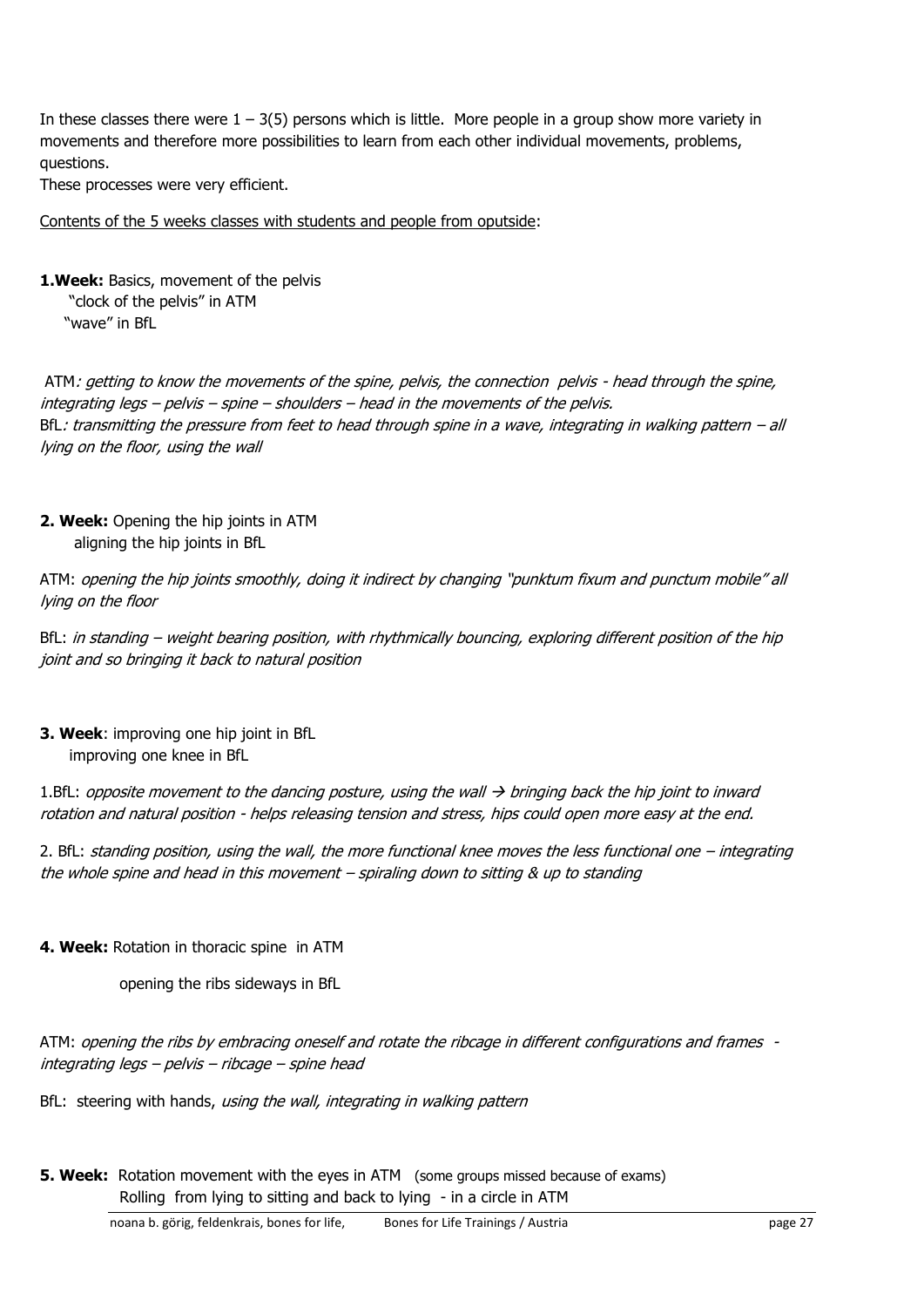1. ATM: rolling the eyes in up and down integrating flexion & extension of pelvis (trunk), rolling them sideways integrating pelvis to roll left & right, rolling in circles integrating the pelvis to roll in circles as well

2. ATM: taking the power from pelvis and legs, using the legs as levers, rolling up & down with round neck and round back.

**6. Week**: reflexion and explore how to reach a neutral position in the lumbar (lower back) in danc position and keep it while dancing

process in standing, using the wall as a mirror to feel what is happening in the lumbar (lower back) when in dancing position.

Creating processes lying on the back and using the wall (feet on wall) for analyzing the dance movements.

My Experience:

Quit a number of students don't understand English very well so it was not always easy for them to understand me. They didn't tell me. Seeing that they didn't understand me I could help with my hands leading into the movement.

But the language that is used to explain movement is simple and very repetitive. So the understanding improved..

General problems/difficulties:

In the Feldenkrais method the teacher doesn't show the movement for then the students would copy and not explore themselves – so the students have to be very concentrated an listen what the teacher says.

- Doing small, slow and "comfortable" movements and respecting ones limits, restrictions and pains is very unfamiliar and therefore difficult because in that couture the students are used to go to the edge, do more, do with effort, "love" their pains.

- Understanding that this is a very new approach to movement and how it serves dancing.

- Keeping attentions and alertness when moving, working without effort and having rests lying on the floor is new and difficult.

- There is little knowledge about the own body (Anatomy) and little experience in feeling and being aware of the own body.

- No knowledge and experience of efficient movement – that it is not movement with effort

- high tension in the whole body, especially in the lower back, ribcage and neck (used to be in a very upright position all the time their body forgets that bending is a natural and necessary function.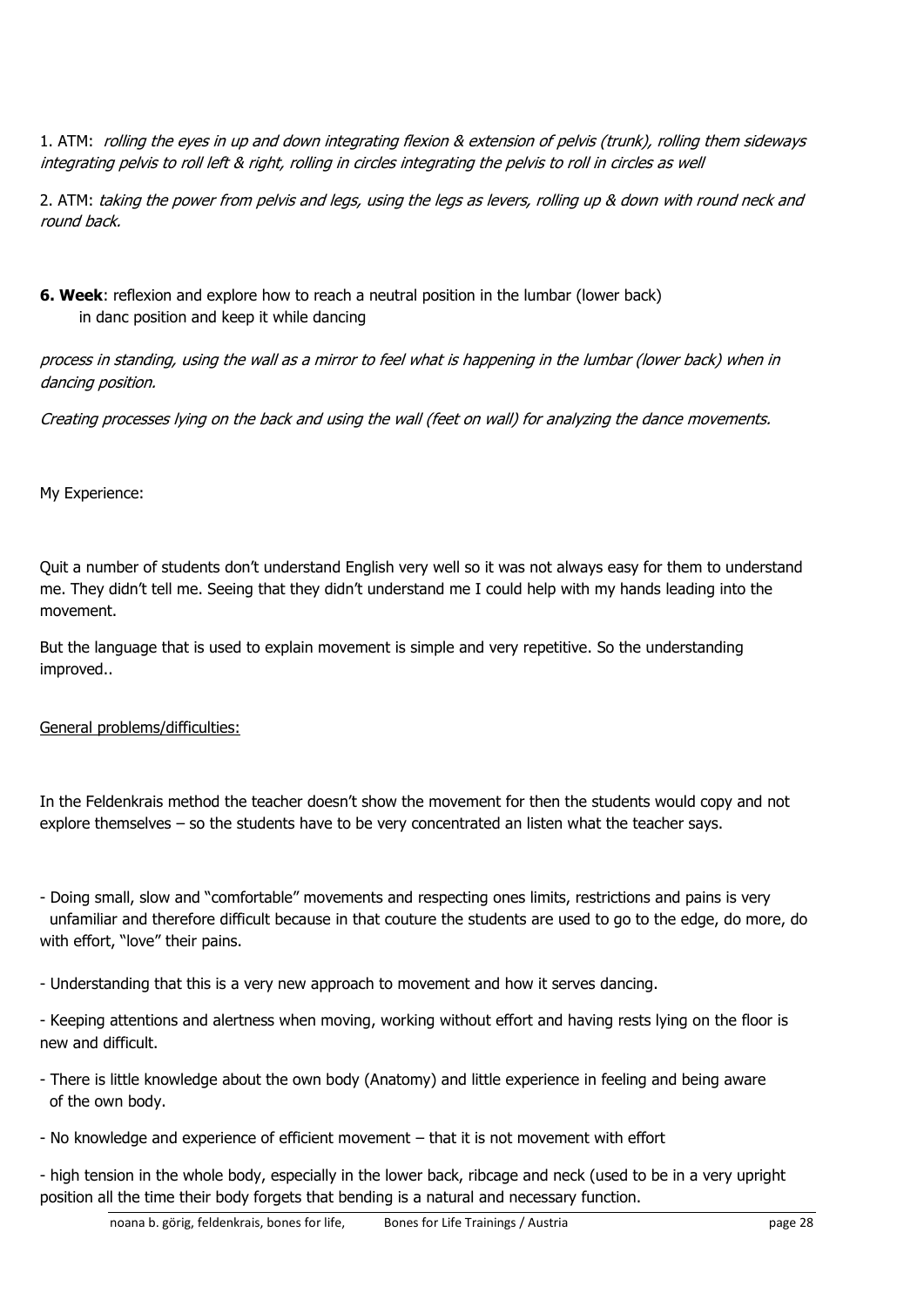- pains after a class from doing too much and with too much effort.
- being dressed as required meant to wear kurtis instead of saris to have the knees free

 so for me it was difficult to see exactly how the student did the movement. The kurtis are not elastic and so restricting often movements.

 the most suitable dressing would have been T-shirts and jogging trousers but culture doesn´t allow that. also the boys should wear T-shirts and jogging trousers because their dance clothes are also restricting movement and feeling because of tightness and too much cloth around the body..

#### Benefits:

many students

- got aware of their pelvis, it's mobility and function as the centre of power.
- could experience release of pain (lumbar, knee)
- felt relaxed because they moved more economical and efficient
- more awareness of the body in general
- getting an idea that in every movement the whole body is integrated to a certain amount

#### Supplies:

The straw mats or jamakalam mats were to thin and therefore the floor too hard. Lying on the too hard surface became uncomfortable and caused pains. Lying on the side causes pains in shoulder and hip joint and some movements like rolling are also painful. – If one has pains one cannot concentrate on his movements, little details, changes or feelings, the attention is where the pains are.

Most of the processes I recorded on MP3. After controlling and burning on CDs they will be placed on disposal to Kalakshetra.

#### Summary of the teaching - experience:

- ATM and Bfl in general meet all the demands of dancers, especially BfL with its emphasis on alignment, weight bearing and bringing into walking pattern. 20 classes will give the students a good and safe basic to work on their own, 10 classes gave them an idea what the Feldenkrais method can be and how it could help them to improve dancing, release pains and stress.
- It is good to create as few special ATM or BfL processes for classical Indian dance
- Bringing the awareness into daily (dance) life: many repetitions of ATM, BfL, experimenting with movements and then also with dance movements - lying on the floor is necessary.
- Suggestion for dance teachers: learning and repeating a minimum of the expected movements very slow and in small sequences.
	- before dancing and rests in between encouraging the students to do the Feldenkrais /Bones for Life process for the posture several times.
	- controlling the posture by student himself (hopefully they still remember it).

My personal experiences in Kalakshetra:

I felt very welcomed and supported by, the Director and her staff,